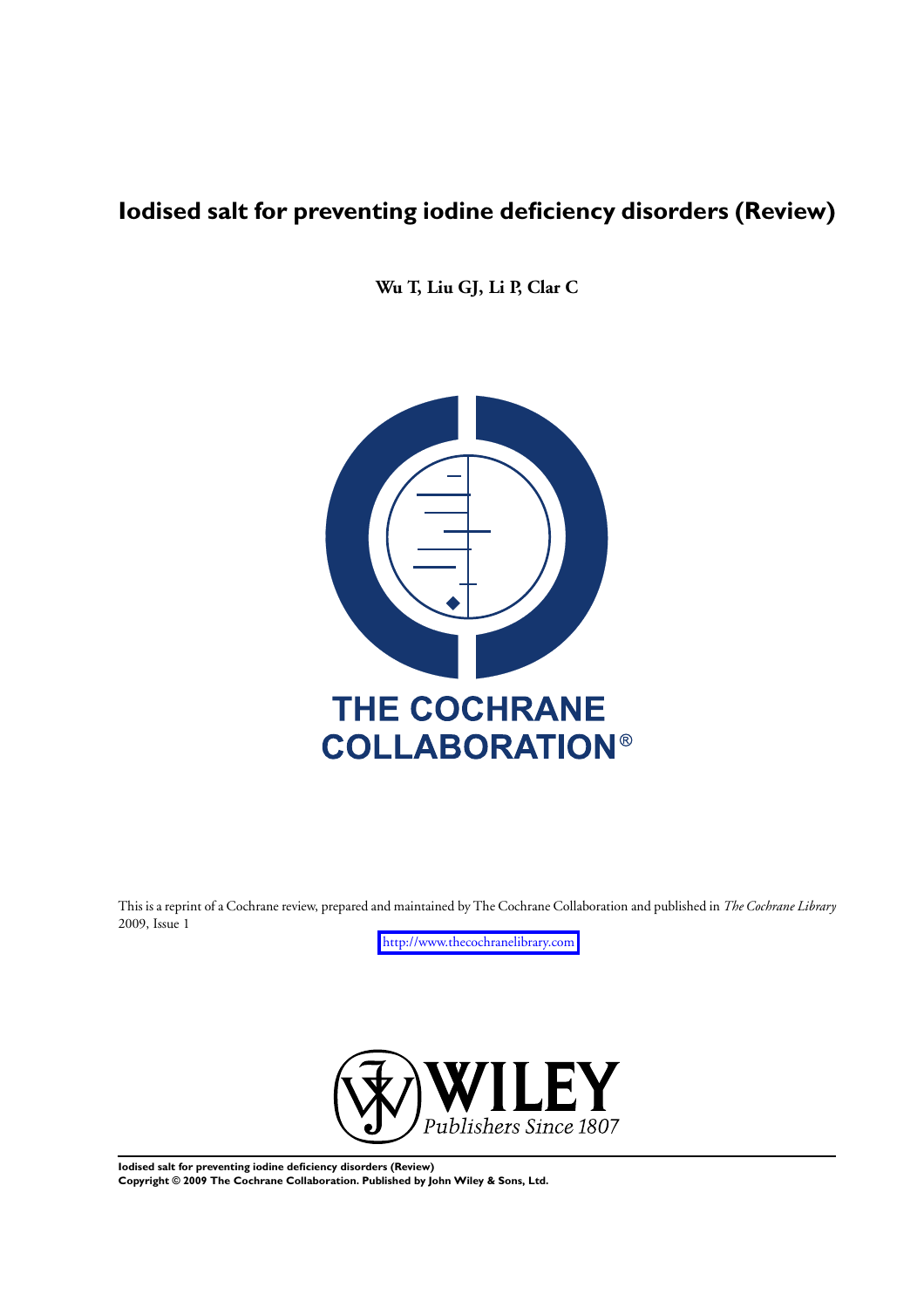# **TABLE OF CONTENTS**

| <b>HEADER</b>                                                                                                                           |               |
|-----------------------------------------------------------------------------------------------------------------------------------------|---------------|
| ABSTRACT                                                                                                                                |               |
|                                                                                                                                         | $\mathcal{D}$ |
| <b>BACKGROUND</b>                                                                                                                       | $\mathcal{P}$ |
| <b>OBIECTIVES</b>                                                                                                                       | 4             |
| <b>METHODS</b>                                                                                                                          |               |
| <b>RESULTS</b>                                                                                                                          | 6             |
| <b>DISCUSSION</b>                                                                                                                       | 8             |
| AUTHORS' CONCLUSIONS<br>the contract of the contract of the contract of the contract of the contract of the contract of the contract of | 10            |
| ACKNOWLEDGEMENTS                                                                                                                        | 10            |
| <b>REFERENCES</b>                                                                                                                       | 10            |
|                                                                                                                                         | 12            |
|                                                                                                                                         | 17            |
| <b>APPENDICES</b>                                                                                                                       | 17            |
| WHAT'S NEW                                                                                                                              | 20            |
|                                                                                                                                         | 20            |
| CONTRIBUTIONS OF AUTHORS                                                                                                                | 2.1           |
|                                                                                                                                         | 2.1           |
|                                                                                                                                         | 21            |
| <b>INDEX TERMS</b>                                                                                                                      | 2.1           |
|                                                                                                                                         |               |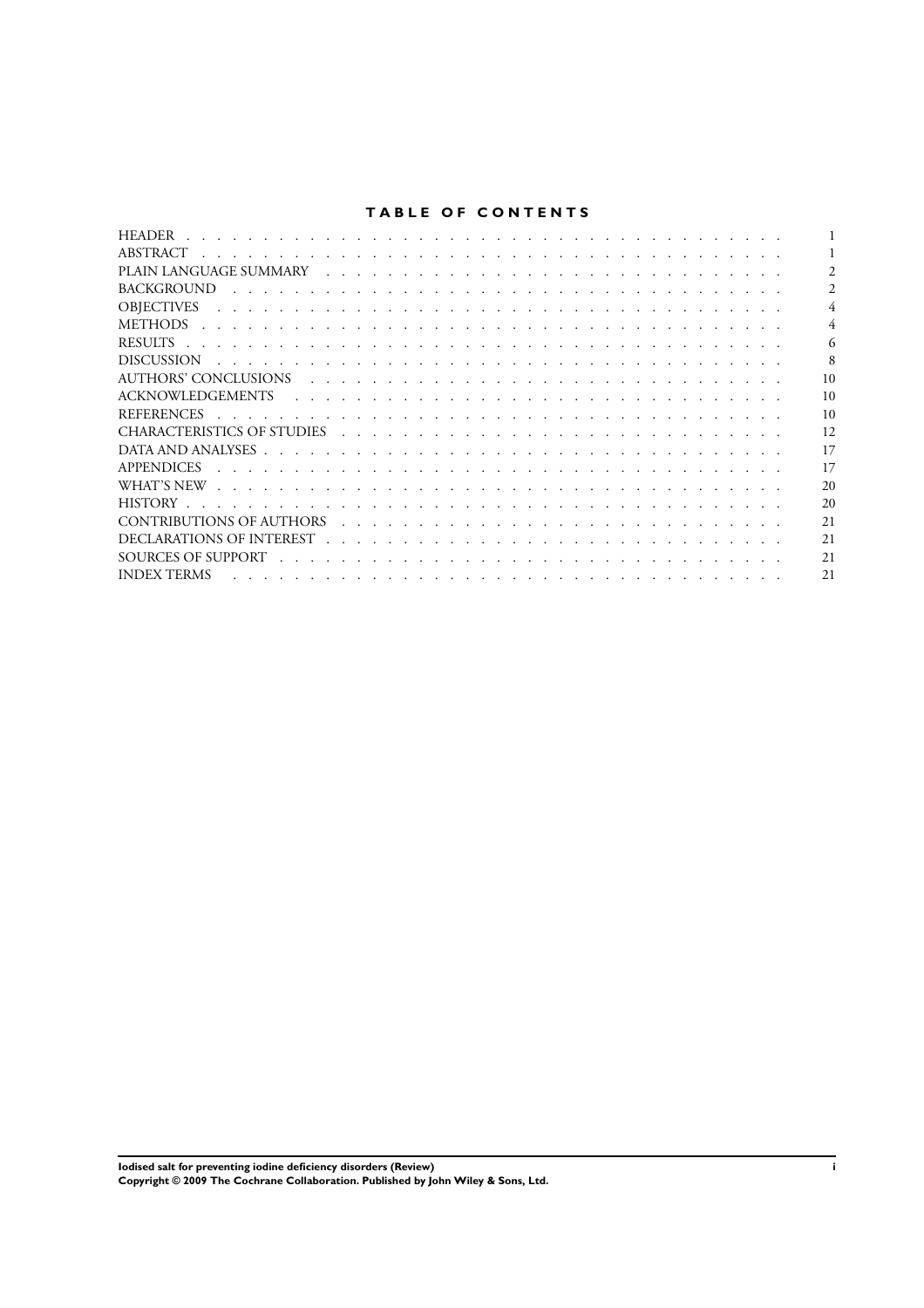### **[Intervention Review]**

# **Iodised salt for preventing iodine deficiency disorders**

### Taixiang Wu<sup>1</sup>, Guan Jian Liu<sup>1</sup>, Ping Li<sup>2</sup>, Christine Clar<sup>3</sup>

<sup>1</sup>Chinese Cochrane Centre, Chinese EBM Centre, West China Hospital, Sichuan University, Chengdu, China. <sup>2</sup>Prevention and treatment of endemic disease institute, CDC of Sichuan Provence, CHINA, Chengdu, China. <sup>3</sup>Researcher in Systematic Reviews, Cochrane Metabolic and Endocrine Disorders Group, Berlin, Germany

Contact address: Taixiang Wu, Chinese Cochrane Centre, Chinese EBM Centre, West China Hospital, Sichuan University, No. 37, Guo Xue Xiang, Chengdu, Sichuan, 610041, China. [txwutx@hotmail.com.](mailto:txwutx@hotmail.com) [txwutx@public.cd.sc.cn.](mailto:txwutx@public.cd.sc.cn)

**Editorial group:** Cochrane Metabolic and Endocrine Disorders Group. **Publication status and date:** Edited (no change to conclusions), published in Issue 1, 2009. **Review content assessed as up-to-date:** 30 August 2004.

**Citation:** Wu T, Liu GJ, Li P, Clar C. Iodised salt for preventing iodine deficiency disorders. *Cochrane Database of Systematic Reviews* 2002, Issue 3. Art. No.: CD003204. DOI: 10.1002/14651858.CD003204.

Copyright © 2009 The Cochrane Collaboration. Published by John Wiley & Sons, Ltd.

# **A B S T R A C T**

#### **Background**

Iodine deficiency is the main cause for potentially preventable mental retardation in childhood, as well as causing goitre and hypothyroidism in people of all ages. It is still prevalent in large parts of the world.

#### **Objectives**

To assess the effects of iodised salt in comparison with other forms of iodine supplementation or placebo in the prevention of iodine deficiency disorders.

### **Search methods**

We searched *The Cochrane Library*, MEDLINE, the Register of Chinese trials developed by the Chinese Cochrane Centre, and the Chinese Med Database, China National knowledge Infrastructure, and searched reference lists, databases of ongoing trials and the Internet.

#### **Selection criteria**

We included prospective controlled studies of iodised salt versus other forms of iodine supplementation or placebo in people living in areas of iodine deficiency. Studies reported mainly goitre rates and urinary iodine excretion as outcome measures.

### **Data collection and analysis**

The initial data selection and quality assessment of trials was done independently by two reviewers. Subsequently, after the scope of the review was slightly widened from including only randomised controlled trials to including non-randomised prospective comparative studies, a third reviewer repeated the trials selection and quality assessment. As the studies identified were not sufficiently similar and not of sufficient quality, we did not do a meta-analysis but summarised the data in a narrative format.

### **Main results**

We found six prospective controlled trials relating to our question. Four of these were described as randomised controlled trials, one was a prospective controlled trial that did not specify allocation to comparison groups, and one was a repeated cross-sectional study comparing different interventions. Comparison interventions included non-iodised salt, iodised water, iodised oil, and salt iodisation with potassium iodide versus potassium iodate. Numbers of participants in the trials ranged from 35 to 334; over 20,000 people were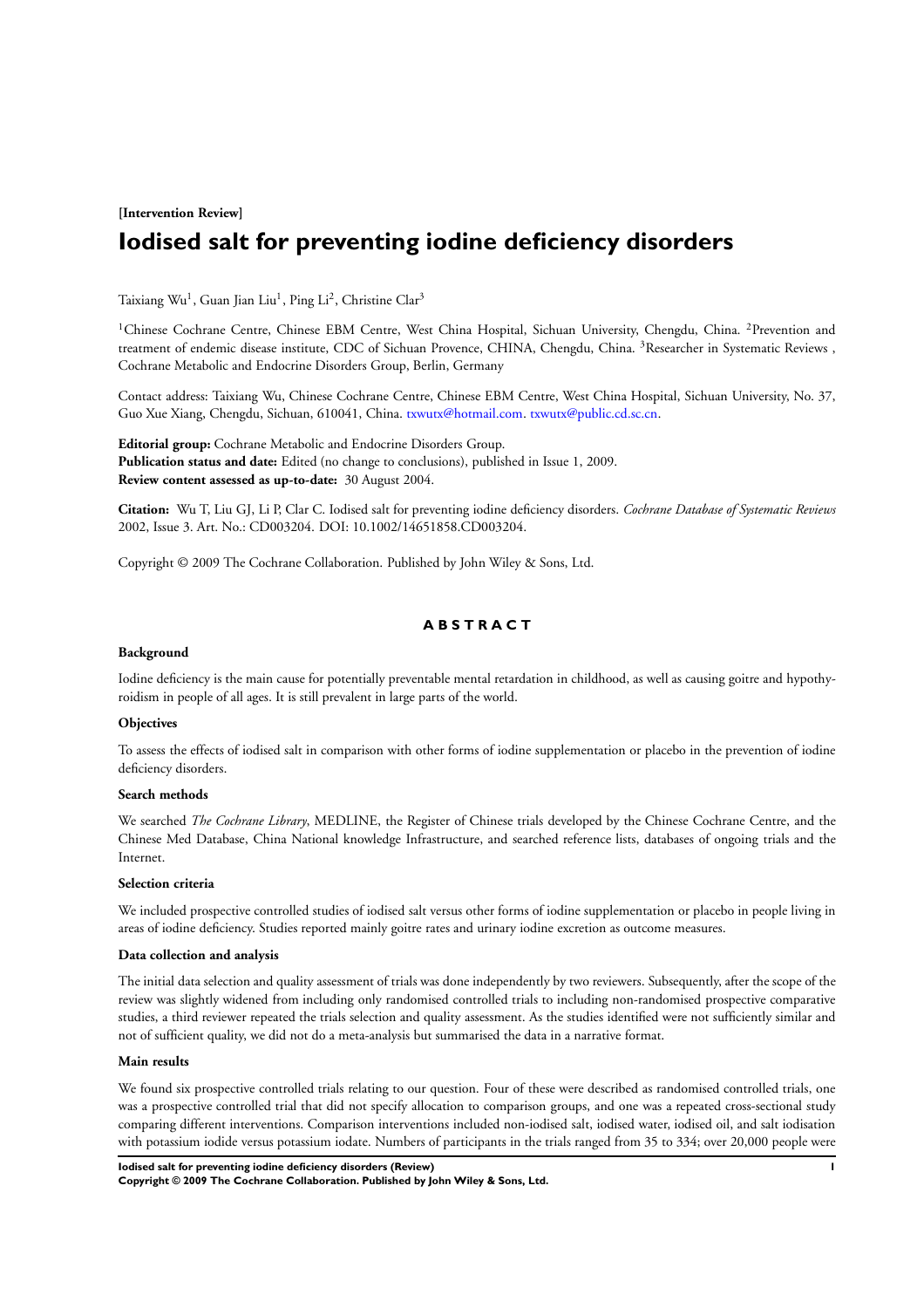included in the cross-sectional study. Three studies were in children only, two investigated both groups of children and adults and one investigated pregnant women. There was a tendency towards goitre reduction with iodised salt, although this was not significant in all studies. There was also an improved iodine status in most studies (except in small children in one of the studies), although urinary iodine excretion did not always reach the levels recommended by the WHO. None of the studies observed any adverse effects of iodised salt.

### **Authors' conclusions**

The results suggest that iodised salt is an effective means of improving iodine status. No conclusions can be made about improvements in other, more patient-oriented outcomes, such as physical and mental development in children and mortality. None of the studies specifically investigated development of iodine-induced hyperthyroidism, which can be easily overlooked if just assessed on the basis of symptoms. High quality controlled studies investigating relevant long term outcome measures are needed to address questions of dosage and best means of iodine supplementation in different population groups and settings.

### **P L A I N L A N G U A G E S U M M A R Y**

### **Iodised salt for preventing iodine deficiency disorders**

Iodine deficiency causes mental retardation in children as well as enlarged thyroid glands (goitre) and deficiencies in thyroid hormones in people of all ages. It still exists in large parts of the world. This review looked at studies of iodised salt in the diet that included a comparison group. Six studies, most of them in children but some also in adults, were included. Iodine in the urine increased in all but one studies, but there was some concern that small children did not eat enough salt to achieve adequate iodine status. Some studies, but not all, also showed a reduction in the enlargement of the thyroid gland (goitre) that can accompany lack of iodine in the diet. Adverse effects were not reported, but these may not have been studied adequately. More high quality long term studies measuring outcomes related to child development, to deaths associated with iodine-deficiency and to adverse effects are needed.

### **B A C K G R O U N D**

#### **Description of the condition**

Iodine deficiency (urinary iodine excretion less than 100  $\mu$ g/day) is the main cause for potentially preventable mental retardation in childhood [\(WHO 1993\)](#page-11-0). It causes hypothyroidism, resulting in thyroid enlargement, mental retardation, increased neonatal and infant mortality, retardation of growth and development of the central nervous system in children (cretinism), reproductive failure, and an increase of fluid in the tissues (myxoedema) [\(Delong](#page-11-0) [1994](#page-11-0); [Beaufrere 2000](#page-11-0)). There are three main laboratory indicators of iodine deficiency: increased TSH concentration in neonatal blood and cord blood, increased concentration of thyroglobulin, and decreased concentration of iodine in the urine. Development of goitre, i.e. an enlargement of the thyroid gland (due to stimulation of growth by TSH), is common (endemic goitre) and does not need to be accompanied by an abnormality in thyroid hormones (euthyroid goitre).

Iodine deficiency is common, especially in Asia and Africa, but also in large parts of Eastern Europe. Only a small number of countries currently have sustainable iodine sufficiency, and about a third of the world's population lives in areas with some iodine deficiency. Inland areas, especially mountainous areas like the Alps, Himalayas and the Andes are particularly iodine deficient [\(Dunn](#page-11-0) [2004](#page-11-0)). Iodine deficiency disorders are a global health problem with nearly two billion people at risk ([FAO/WHO/IAEA 1996](#page-11-0)). In countries such as China, the incidence of iodine deficiency diseases in children and pregnant women in areas of iodine deficiency may be up to 50% ([Fong 1981;](#page-11-0) [Chen 1984](#page-11-0); [Lin 1995](#page-11-0); [Li 1997](#page-11-0)). In certain Asian, African and Latin American countries iodine deficiency diseases affect more than 200 million people [\(WHO](#page-11-0) [1993](#page-11-0)).

#### **Diagnosis of iodine deficiency disorders**

The following recommendations regarding assessment of iodine deficiency disorders are given by the WHO (in collaboration with the United Nations' Children's Fund (UNICEF) and the IC-CIDD) ([WHO 2001\)](#page-11-0):

Urinary iodine levels are useful for assessing iodine status as a result of recent iodine intake. Even though intra-individual variation

**Iodised salt for preventing iodine deficiency disorders (Review) 2**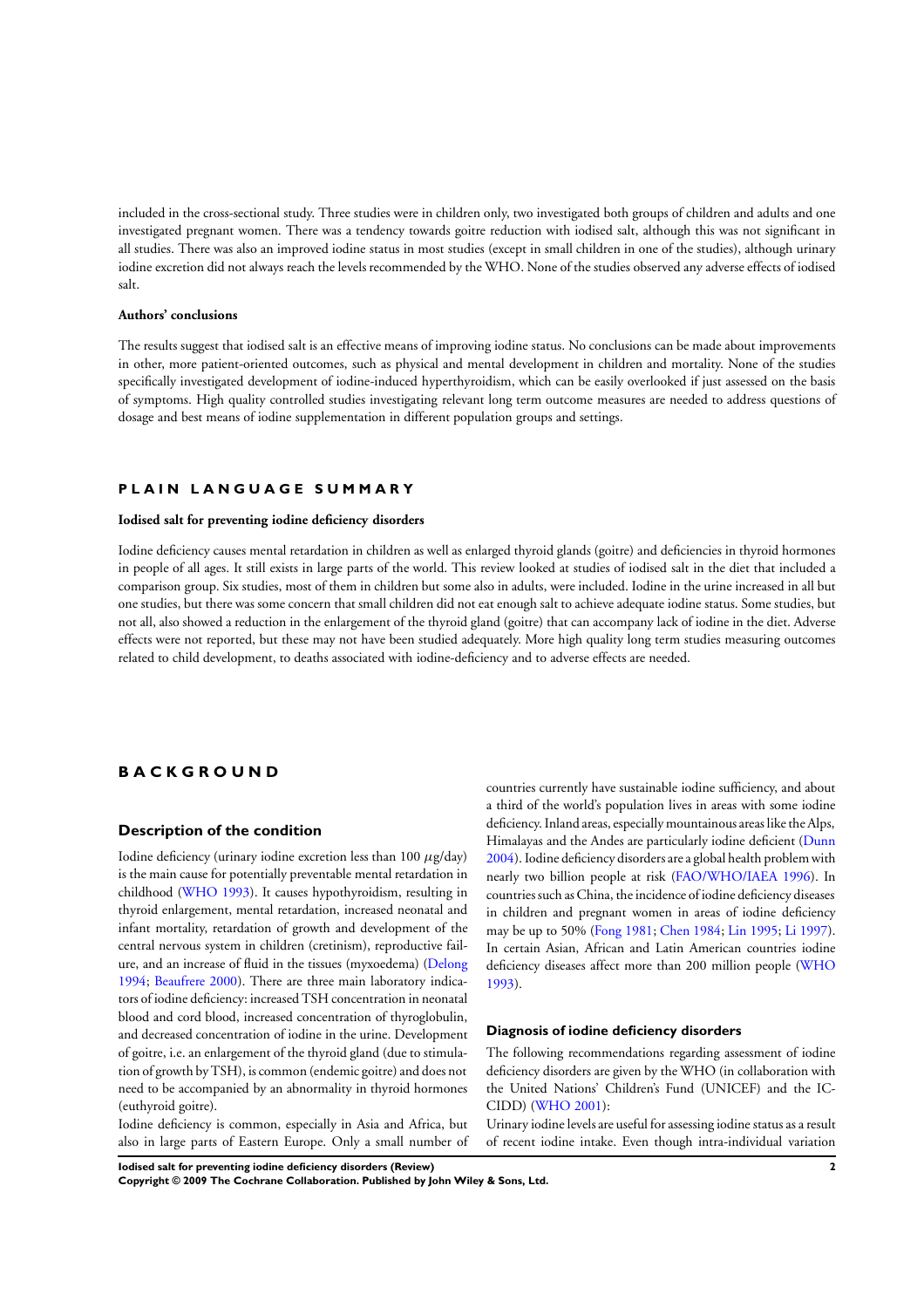exists, this tends to even out among populations. Twenty-four hour urine samples and relating urinary iodine to creatinine are not recommended.

One variable often measured is thyroid size. However, the determination of thyroid size is not feasible in neonates and it may be of limited use in school children (8-12 years), a group often studied, as the highest prevalence of goitre occurs during puberty and childbearing age. The two most common methods of measuring thyroid size are by palpation or by ultrasonography. While many studies assess goitre by palpation, the WHO suggests that this is not a very useful technique for determining the impact of iodisation programmes, where thyroid volumes may decrease over time, making the assessment difficult. The technique and classification of measurement of goitre by palpation are specified by the WHO. Ultrasonography is the method of choice for assessing the impact of iodisation programmes on thyroid size, an application of the technique is becoming feasible even in remote areas of the world (the 'thyromobil project').

Measurement of TSH levels, which are expected to be elevated in iodine deficiency, is not a reliable indicator in school children and adults as differences to normal levels are small and there is a large overlap between values in people who are iodine sufficient and those who are iodine deficient. However, TSH levels are a good indicator of iodine deficiency in neonates. Increased thyroglobulin levels are a good indicator of thyroid hyperplasia resulting from iodine deficiency. Thyroglobulin levels reflect iodine nutrition over months and years, whereas urinary iodine levels measure the more immediate effects of increased iodine intake on iodine status. Measurement of thyroid hormones (T3 and T4) is not recommended, as the tests are difficult and expensive and the measurements are not very reliable indicators of iodine deficiency.

#### **Description of the intervention**

#### **Iodine**

Iodine is a trace element which is an integral part of the thyroid hormones thyroxine (T4) and triiodothyronine (T3), produced by the thyroid gland, a small butterfly-shaped organ situated in the neck. Thyroid hormones are essential for regulating and stimulating metabolism, temperature control, and normal growth and development ([Larsen 1981\)](#page-11-0). Synthesis and release of thyroid hormones are stimulated by thyroid-stimulating hormone (TSH, thyrotropin), which is released from the pituitary gland; this regulation is subject to feedback inhibition.

#### **History of prevention of iodine deficiency disorders**

Large programmes for the prevention of iodine deficiency - or more specifically endemic goitre - using iodised salt were already initiated in Switzerland and in the USA in the 1920s, where large surveys of goitre incidence before and after the intervention showed the use of iodised salt to be an effective preventative intervention. New Zealand followed in 1941 but only very low iodisation levels were used in the first 20 years. Then in the 1950s and the 1960s a number of European countries followed, with associated reductions in endemic goitre rates. Before 1960, interventions for iodine deficiency disorders were pursued by every country independently. Between 1961 and 1973, the Pan-American Health Organization (PAHO) and the World Health Organisation (WHO) had four international meetings regarding interventions for iodine deficiency. At the fourth meeting in 1973, diagnostic criteria, measures of intervention, and directions of research were suggested. At the fifth meeting in 1983, these diagnostic criteria were revised. In 1986, the International Council for the Control of Iodine Deficiency Disorders (ICCIDD) was established in Kathmandu, Nepal. Based on the proposal of the ICCIDD, the 39th World Health Congress in 1986, declared that iodine deficiency disorders should be controlled within the following ten years. Since its establishment in 1986, the ICCIDD's work focused on Africa and South-East Asia. The 43rd World Health Congress in 1990 declared that iodine deficiency disorders should have disappeared from the earth by 2000. Also in 1990, the 71 heads of States and 80 other officials from 150 governments who attended the World Summit for Children held in New York in 1990 adopted the goal of virtual elimination of iodine deficiency disorders by the year 2000. In response to this recommendation, most of the countries with iodine deficiency problems agreed to try to iodise 90% of all edible salt by 1995. However, iodine deficiency disorders have not yet been eliminated and 36 affected countries have not yet introduced salt iodisation programmes (see [Delange 2001](#page-11-0)).

### **Salt iodisation**

Iodised salt, iodised bread, iodised water and injecting iodine oil are commonly used for preventing iodine deficiency disorders. Iodised salt is considered the most appropriate means of iodine supplementation for the following reasons: 1. It is consumed by nearly everyone at roughly equal amounts throughout the year, 2. Salt production is limited to a few centres, facilitating quality control, 3. Addition of iodate or iodide does not affect the taste or smell of the salt, and 4. Iodisation is cheap (less than 0.01 US Dollar a day for the estimated amount of salt intake). However, there have been problems with implementing salt iodisation in countries with numerous scattered salt deposits and complex distribution systems, so alternatives are sometimes required [\(Dunn](#page-11-0) [2004](#page-11-0)).

Salt is commonly iodised using potassium iodate (KIO3) or potassium iodide (KI). Potassium iodate is the more stable and less soluble form, making it the recommended form, especially for use in moist tropical locations. The WHO recommends a daily intake of 90  $\mu$ g of iodine for infants (0-59 months), 120  $\mu$ g for schoolchildren (6-12 years), 150  $\mu$ g for adolescents and adults

**Iodised salt for preventing iodine deficiency disorders (Review) 3**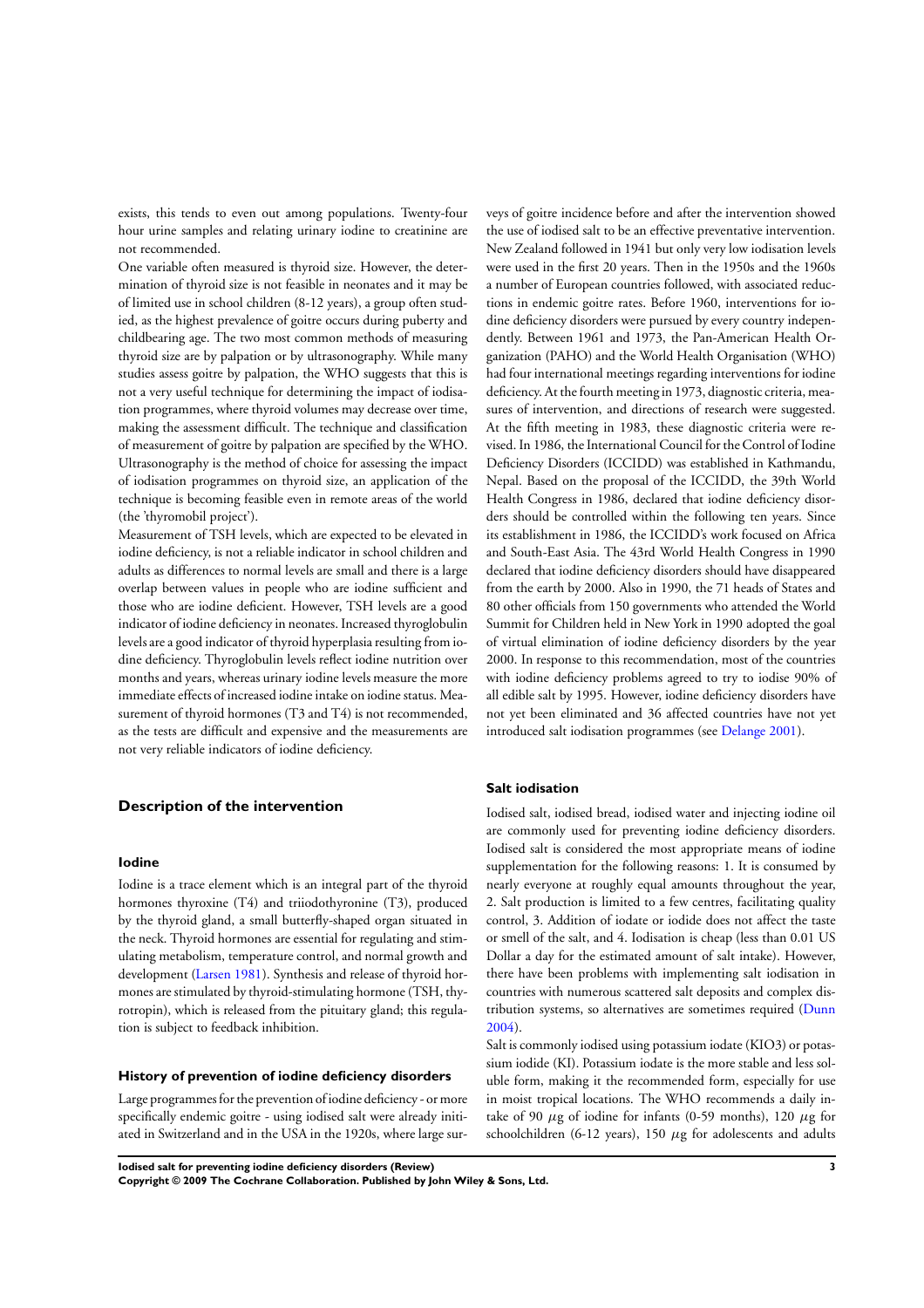and 200  $\mu$ g for pregnant and lactating women. The appropriate level of salt iodisation will depend on the individual consumption of salt, the degree of iodine deficiency in the area and the loss of iodine from producer to consumer. All these factors will be different in different countries, and levels of salt iodisation have varied substantially between countries and over time. Currently, iodisation levels of 20-40 mg iodine per kg of salt are recommended. In addition, the response to supplemental iodine may be reduced by other factors in the environment, such as consumption of specific goitrogenic foods (for example, cassava (manioc)), and deficiency of other trace elements in the diet, such as selenium ([Yang 1997;](#page-11-0) [Köhrle 1999](#page-11-0)) or iron ([Zimmermann 2000\)](#page-11-0).

#### **Why it is important to do this review**

Many large surveys on goitre prevalence have been carried out worldwide, but only few controlled trials on the effectiveness of iodised salt for goitre prevention have been done. A Cochrane review [\(Mahomed 2001](#page-11-0)) investigates the effect of maternal iodine supplementation in pregnant women. The review suggests that iodine supplementation leads to improved outcomes in the children of the mothers having received the supplements (decreased mortality, decreased prevalence of cretinism and increased scores of psychomotor development). However, as the review only included pregnant women and outcomes in their children, and as none of the included studies used iodised salt, conclusions cannot be drawn regarding the effects of supplementation with iodised salt in the general population. A small number of controlled trials have suggested that iodised salt may be effective at preventing iodine deficiency disorders. There remains some uncertainty whether goitre rates are reduced by the supply of iodised salt [\(Hintze 1988;](#page-11-0) [Foo 1996](#page-11-0); [Yang 1997](#page-11-0)). Furthermore, there is some evidence that correcting for iodine deficiency with excessive supplementation of iodine increases the risk of iodine-induced hyperthyroidism ([Delange 1999\)](#page-11-0) and thyroid auto-immunity [\(Kahaly](#page-11-0) [1997](#page-11-0)).

In light of this incomplete evidence and the possibility of adverse effects, a systematic review of controlled trials of iodised salt in comparison to other forms of iodine supplementation in the general population is needed.

### **O B J E C T I V E S**

To assess the effects of iodised salt in comparison with placebo and other forms of iodine supplementation on the incidence of iodine deficiency disorders.

Additional questions were as follows:

• if iodised salt is effective, what is the optimum level of salt iodisation under given conditions?

• are there any adverse effects associated with salt iodisation (e.g. iodine-induced hyperthyroidism, iodine-induced anaphylaxis)?

### **M E T H O D S**

#### **Criteria for considering studies for this review**

#### **Types of studies**

Originally we had intended to include only randomised controlled trials in this review. However, after becoming better acquainted with the literature, we felt that it would be appropriate also to include other types of prospective comparative epidemiological studies. We therefore included in this review any prospective study that had a control group and studied the prevention of iodine deficiency disorders using iodised salt. We were particularly interested in randomised and quasi-randomised trials of a duration of at least one year, but other controlled trials were also considered. Trials using indicators for assessment of iodine deficiency disorders that are approved by the WHO, UNICEF and the ICCIDD were preferred.

#### **Types of participants**

The review includes trial participants (adults and children) living in areas with low iodine intake (iodine deficiency). Controlled trials of iodine supplementation before or during pregnancy with outcomes referring only to the neonate were excluded as these have already been included in another Cochrane review [\(Mahomed](#page-11-0) [2001](#page-11-0)).

#### **Types of interventions**

We were interested in comparisons of iodised salt (using iodide or iodate) with placebo or with other forms of iodine supplementation (for example, iodised oil, iodised water).

#### **Types of outcome measures**

#### **Primary outcomes**

- mortality related to iodine deficiency disorders;
- goitre (thyroid size);
- physical and mental development in children;

• symptoms of hypothyroidism (for example, reproductive failure/infertility, myxoedema, tiredness, lethargy, slowing of mental function, cold intolerance, cardiac complications).

**Iodised salt for preventing iodine deficiency disorders (Review) 4**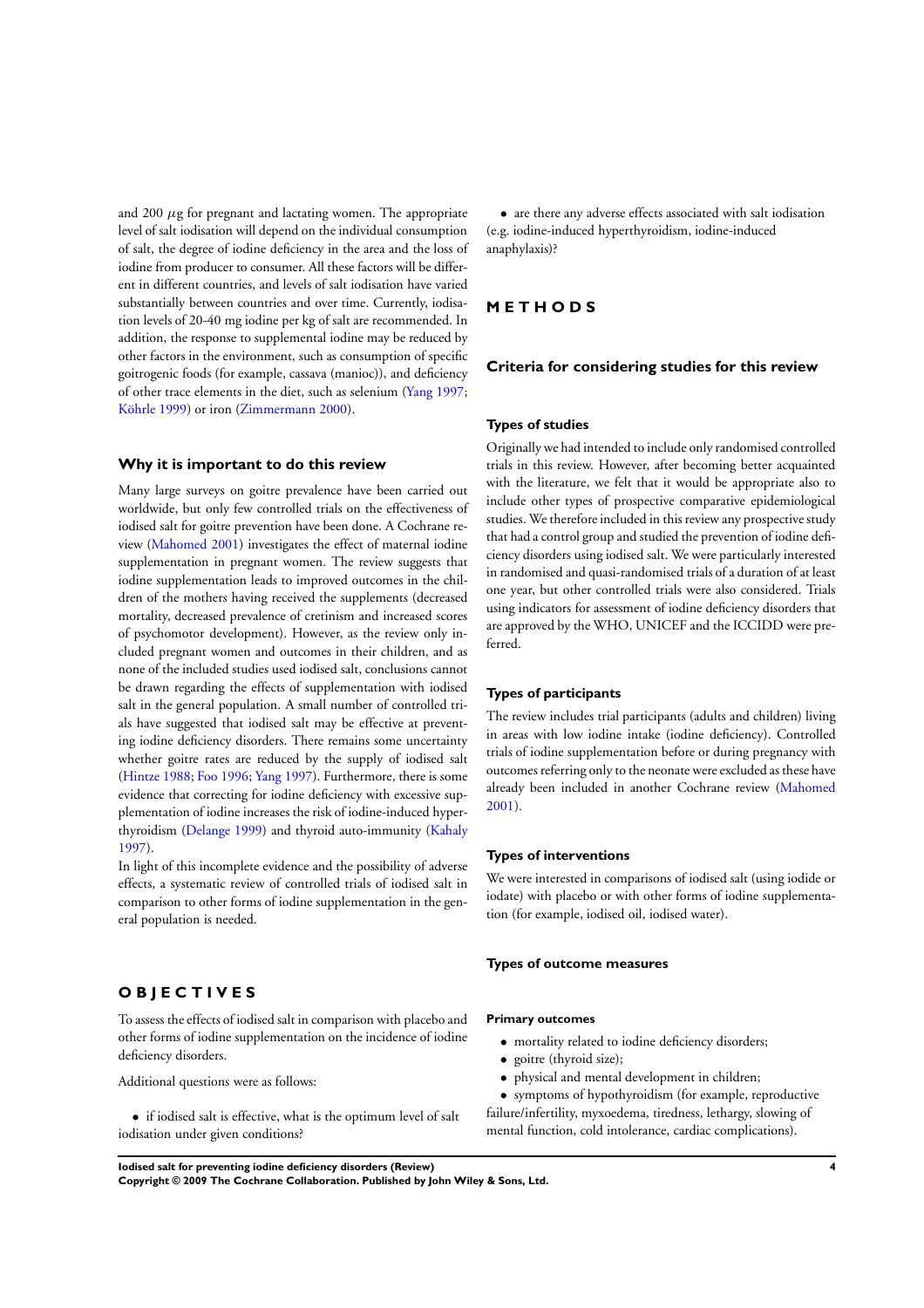#### **Secondary outcomes**

- urinary iodine concentration;
- thyroid-stimulating hormone (TSH) concentration in blood and neonatal cord blood;
	- serum thyroglobulin concentration;
	- adverse effects (for example, iodine-induced

hyperthyroidism);

• health-related quality of life (ideally using a validated instrument);

- costs:
- compliance;

• socioeconomic and related effects (for example, school performance, per capita income).

#### **Timing of outcome assessment**

We had planned to assess outcomes in the short (up to six months), medium (seven months to one year) and long (more than one year) term.

### **Search methods for identification of studies**

#### **Electronic searches**

For the update of the review, we searched the following electronic databases:

- *The Cochrane Library* (Issue 3, 2004), including the Cochrane Controlled Trials Register;
	- MEDLINE (PubMed 1966 to 8, 2004);

• The Register of Chinese trials developed by the Chinese Cochrane Centre,

• The Chinese Med Database;

• China National knowledge Infrastructure, and searched reference lists, databases of ongoing trials and the Internet.

### For detailed search strategies please see under [Appendix 1](#page-18-0).

We also used a simplified search strategy for searching the LILACS and the PAHO (Pan-American Health Organisation) database (www.bireme.br - August 2004), the meta-register of ongoing trials (www.current-trials.com) and the Internet (www.google.com). We also searched the following web sites' references: International Council for the Control of Iodine Deficiency Disorders, Thyroid Disease Manager, andWorld Health Organisation. In addition, we contacted one trialist (Dr Köbberling) and the Executive Director of the ICCIDD (Dr Delange) for overlooked or unpublished trials

#### **Searching other resources**

We handsearched the Chinese Journal of Control of Endemic Diseases, the Chinese Journal of Epidemiology, and the Chinese Journal of Preventive Medicine, and Studies of Trace Elements and Health up to Augest 2004. We also scanned the reference lists of papers identified for further trials.

### **Data collection and analysis**

#### **Selection of studies**

The title, abstract and keywords of every record retrieved were scanned independently by two reviewers (TW, GL) to determine which studies required further assessment. The full article was retrieved when the information given in the titles, abstracts and keywords suggested that: 1. The study used iodised salt as an intervention, 2. The study had a prospective design and a control group. When there was any doubt regarding these criteria from scanning the titles and abstracts, the full article was retrieved for clarification. Disagreements were resolved by discussion. A third reviewer (CC) performed additional searches and trials selection independently.

#### **Data extraction and management**

Data concerning details of study population, intervention and outcomes were extracted independently by three reviewers (TW, GL, CC) using a standard data extraction form specifically adapted for this review. Data on participants, interventions, and outcomes, as described above, were abstracted. The data extraction form included the following items.

• general information: published/unpublished, title, authors, reference/source, contact address, country, urban/rural etc., language of publication, year of publication, duplicate publications, sponsor, setting.

• trial characteristics: design, duration of follow up, method of randomisation, allocation concealment, blinding (patients, people administering treatment, outcome assessors).

• intervention(s): placebo included, interventions(s) (dose, route, timing), comparison intervention(s) (dose, route, timing), co-medication(s) (dose, route, timing), verification of salt iodisation, measurement of other sources of iodine.

• participants: sampling (random/convenience), exclusion criteria, total number and number in comparison groups, sex, age, baseline characteristics, diagnostic criteria, duration of iodine deficiency disorders, similarity of groups at baseline (including any co-morbidity), assessment of compliance, withdrawals/losses to follow-up (reasons/description), subgroups.

• outcomes: outcomes specified above, any other outcomes assessed, other events, length of follow-up, quality of reporting of outcomes.

• results: for outcomes and times of assessment (including a measure of variation), if necessary converted to measures of effect specified below; intention-to-treat analysis.

**Iodised salt for preventing iodine deficiency disorders (Review) 5**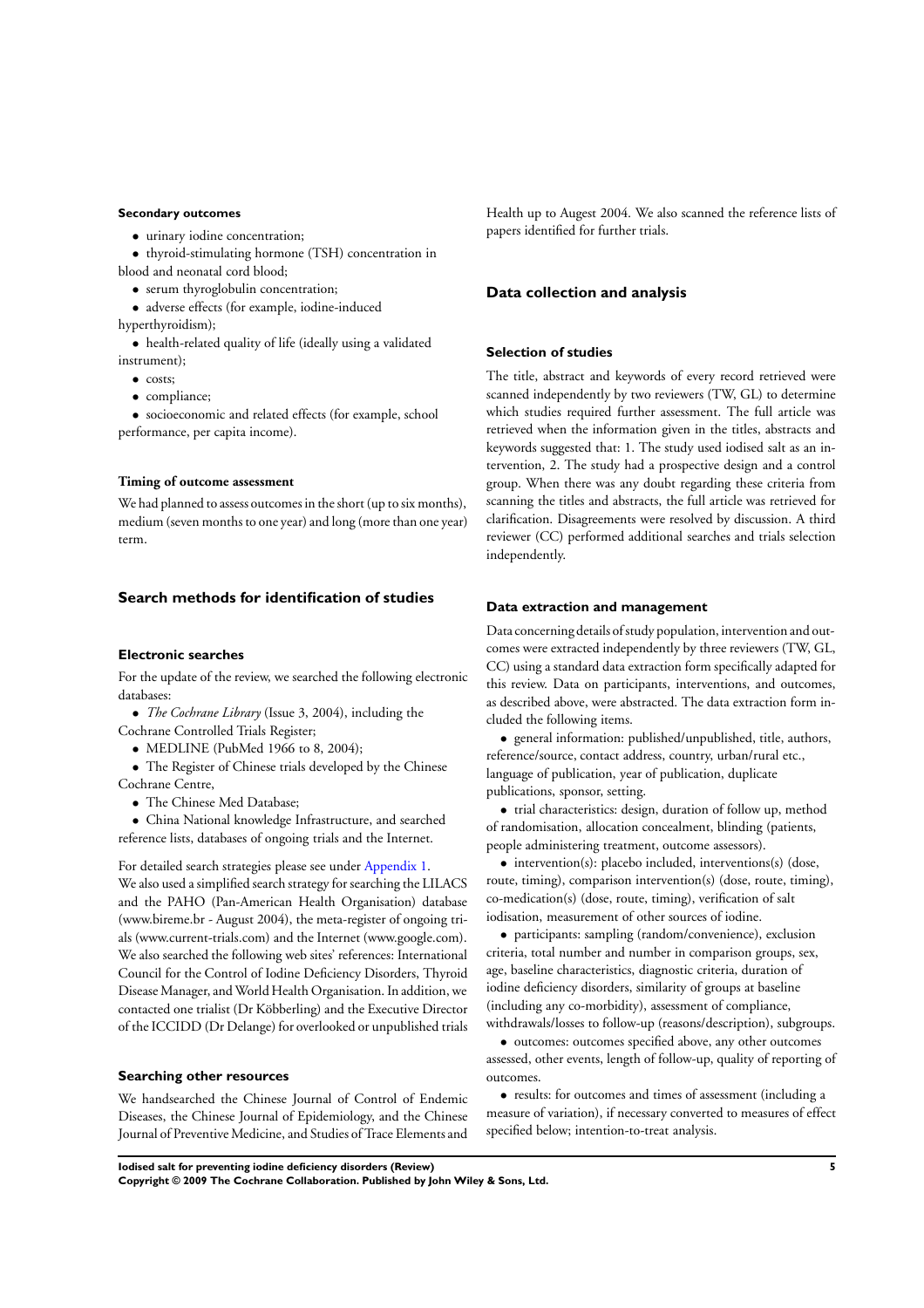### **Assessment of risk of bias in included studies**

The quality of reporting of each trial was assessed independently by three reviewers (TW, GL, CC) according to a modification of the quality criteria specified by Schulz ([Schulz 1995](#page-11-0)) and by Jadad [\(Jadad 1996\)](#page-11-0) and in Cochrane Reviewer's Handbook 4.2.2.

In particular, the following quality criteria were assessed.

1. Minimisation of selection bias - a) was the randomisation procedure adequate? b) was the allocation concealment adequate?

2. Minimisation of performance bias - were the participants and people administering the treatment blind to the intervention?

3. Minimisation of attrition bias - a) were withdrawals and dropouts completely described? b) was analysis by intention-to-treat? 4. Minimisation of detection bias - were outcome assessors blind to the intervention?

Based on these criteria, studies were subdivided into one of the following three categories:

A - all quality criteria met: low risk of bias.

B - one or more of the quality criteria only partly met: moderate risk of bias.

C - one or more criteria not met: high risk of bias.

We had intended to use this classification as the basis of a sensitivity analysis. Additionally, we were going to explore the influence of individual quality criteria in a sensitivity analysis.

After reviewing the literature, we also decided that the following two quality criteria were important.

• similarity of the groups at baseline

• measurement of the level of salt iodisation and of other

potential sources of iodine accessible to the participants

#### **Data synthesis**

As we did not identify enough high quality randomised controlled trials and as outcome measures were reported in various different ways that could not easily be converted into a standard measure, we decided against doing a meta-analysis. Data were summarised in a narrative format. Different comparisons were analysed separately. If there are data available for meta-analysis in future, we will proceed as follows: Data will be included in a meta-analysis if they are of sufficient quality and sufficiently similar. We expect both event (dichotomous) data and continuous data. Dichotomous data will be expressed as odd ratios (OR). The relative risk (RR) may be used as an alternative to the OR as interpretation is easier, especially if the outcome is a negative event. Continuous data will be expressed as weighted mean differences (WMD). Overall results will be calculated based on the random effects model. Heterogeneity will be tested for using the Z score and the Chi square statistic with significance being set at  $P < 0.1$ . Possible sources of heterogeneity will be assessed by sensitivity and subgroup analyses as described below. Small study bias will be tested for using the funnel plot or other corrective analytical methods depending on the number of clinical trials included in the systematic review.

### **Subgroup analysis and investigation of heterogeneity**

We will aim to perform subgroup analyses in order to explore effect size differences as follows, if there is a significant result for one of the main outcome measures:

• different comparison interventions (iodised oil capsule, iodised water, and so on - based on data);

• dose (low, medium, high - based on data);

• duration of intervention (short, medium, long - based on data).

#### **Sensitivity analysis**

We will perform sensitivity analyses in order to explore the influence of the following factors on effect size:

• repeating the analyses excluding any unpublished studies;

• repeating the analyses taking account of study quality, as specified above;

• repeating the analyses excluding any very long or large studies to establish how much they dominate the results;

• repeating the analyses excluding studies using the following filters: diagnostic criteria, language of publication, source of funding (industry versus other), country.

The robustness of the results will also be tested by repeating the analyses using different measures of effects size (risk difference, odds ratio etc.) and different statistical models (fixed and random effects models).

# **R E S U L T S**

### **Description of studies**

See:[Characteristics of included studies;](#page-14-0)[Characteristics of excluded](#page-17-0) [studies.](#page-17-0)

#### **Results of the search**

The initial MEDLINE search using the electronic search strategy listed above yielded 2019 studies. After scanning the studies identified and doing the other searches specified, we identified twelve studies which appeared to fulfil the inclusion criteria. Of these, the MEDLINE search identified six, three further references were found scanning reference lists [\(Marine 1917/20;](#page-11-0) [Kimball 1937;](#page-11-0) [Sooch 1965\)](#page-11-0), another through searching the PAHO database [\(Scrimshaw 1953\)](#page-11-0), another through handsearching ([Yang 1997](#page-11-0)), and the last one through searching the Internet and consequent personal contact with the department of the author [\(l'Ons 2000](#page-11-0)). Most of the studies were published in English, one in Chinese [\(Yang 1997](#page-11-0)) and one in Spanish ([Scrimshaw 1953\)](#page-11-0).

**Iodised salt for preventing iodine deficiency disorders (Review) 6 Copyright © 2009 The Cochrane Collaboration. Published by John Wiley & Sons, Ltd.**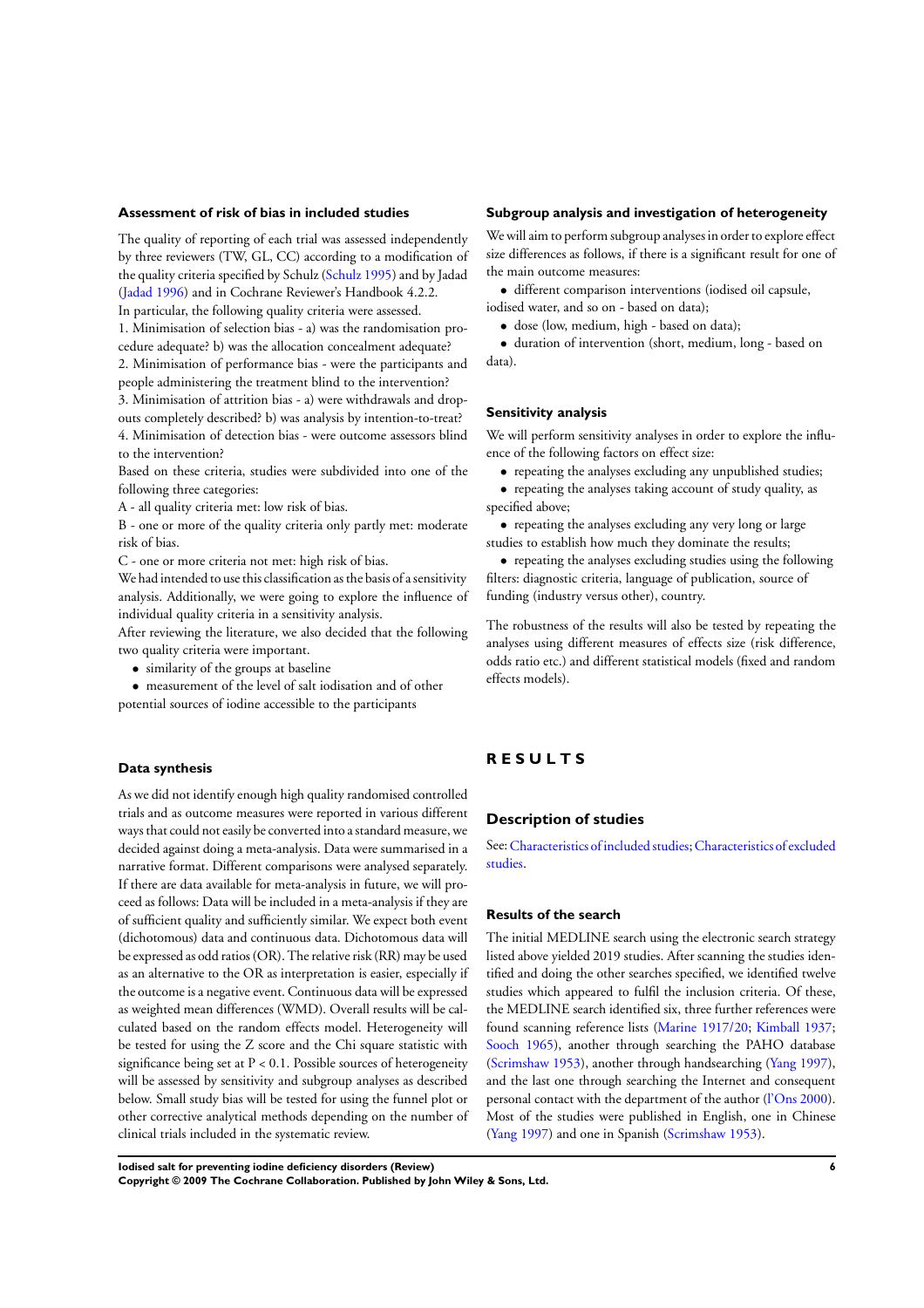#### **Retrieval of missing data**

Some missing data were obtained for the study by Zhao et al ([Zhao](#page-11-0) [1999](#page-11-0)).

#### **Included studies**

### **Design**

Details of the characteristics of the included studies are shown in [Appendix 2.](#page-19-0) All studies included were of a parallel design, single centre and had a control group. Four of them ([Hintze 1988;](#page-11-0) [Romano 1991;](#page-11-0) [Foo 1996;](#page-11-0) [Zhao 1999\)](#page-11-0) were clearly identified as randomised. Units for allocation of the treatment were either individuals ([Hintze 1988;](#page-11-0) [Romano 1991;](#page-11-0) [Zhao 1999\)](#page-11-0) or groups [schools ([l'Ons 2000](#page-11-0)), villages [\(Foo 1996](#page-11-0)) or other geographical regions ([Sooch 1965\)](#page-11-0)]. The two studies not mentioning randomi-sation ([Sooch 1965](#page-11-0); [l'Ons 2000](#page-11-0)) were of this latter category. Trial duration ranged from four months to five years. Trials came both from the high incomes countries ([Hintze 1988](#page-11-0); [Romano 1991](#page-11-0)) and the low incomes countries ([Sooch 1965](#page-11-0); [Foo 1996;](#page-11-0) [Zhao](#page-11-0) [1999](#page-11-0); [l'Ons 2000\)](#page-11-0).

#### **Participants**

Numbers of participants of the studies ranged from 35 to over 20,000. Most studies had over hundred participants. Most studies examined children (5 years and younger to 16 years) ([Sooch 1965;](#page-11-0) [Hintze 1988](#page-11-0); [Foo 1996](#page-11-0); [Zhao 1999\)](#page-11-0) one study examined women of childbearing age [\(Foo 1996\)](#page-11-0), one studied pregnant women ( [Romano 1991](#page-11-0)), and one the general population ([Sooch 1965](#page-11-0)). Studies were all carried out in areas of know iodine deficiency with substantial goitre rates (9.5-83%). Some studies had substantial differences in baseline goitre rates and urinary iodine excretion [\(Foo 1996;](#page-11-0) [l'Ons 2000](#page-11-0)).

#### **Interventions**

Four of the studies included a control group where no iodine supplementation was used [\(Sooch 1965](#page-11-0); [Hintze 1988](#page-11-0); [Romano](#page-11-0) [1991](#page-11-0); [l'Ons 2000\)](#page-11-0). In one study, iodised water was used as a comparison ([Foo 1996](#page-11-0)), one study used iodised oil [\(Zhao 1999](#page-11-0)), and two studies compared different forms of iodised salt (specially prepared iodised salt versus commercially available iodised salt in the trial by Zhao et al [\(Zhao 1999](#page-11-0)), and salt fortified with potassium iodide versus salt fortified with potassium iodate in the trial by Sooch and Ramalingaswami [\(Sooch 1965\)](#page-11-0)). Levels of iodisation were 12 to 53 parts per million (ppm). All interventions were given orally. In some studies the salt was supplied to the participants directly [\(Foo 1996](#page-11-0); [Zhao 1999](#page-11-0); [l'Ons 2000\)](#page-11-0) in others the salt that was available for the participants to buy was either iodised or non-iodised ([Hintze 1988](#page-11-0); [Sooch 1965](#page-11-0); [Zhao 1999](#page-11-0)).

Salt consumption was not prescribed but was that used in normal household consumption.

#### **Outcome measures**

None of the studies assessed mortality, physical and mental development in children, symptoms of hypothyroidism, adverse effects, health-related quality of life, or socioeconomic effects. All studies reported goitre rates or a related measure (thyroid volume, neck circumference). Goitre was generally measured by palpation. All studies measured iodine content of the urine. Iodine excretion was measured in a number of different units, which could not always be converted to a unit allowing comparison between studies, due to missing data.

A number of studies ([Hintze 1988;](#page-11-0) [Sooch 1965](#page-11-0); [Zhao 1999\)](#page-11-0) reported on quality checks of their outcome measurements (duplicate measurements, assessment of samples of outcome measurements before the main outcome assessment, etc.).

#### **Excluded studies**

Of the twelve studies, six were excluded upon further scrutiny. Reasons for exclusion of studies are given in [Characteristics of](#page-17-0) [excluded studies](#page-17-0). Reasons for exclusion included studies not being prospective controlled comparisons [\(Kimball 1937](#page-11-0)), iodised salt not being the primary intervention ([Marine 1917/20](#page-11-0); [Scrimshaw](#page-11-0) [1953](#page-11-0); [van den Briel 2000](#page-11-0); [Yang 1997\)](#page-11-0), and implausible results [\(Saowakhontha 1994](#page-11-0)).

### **Risk of bias in included studies**

Most studies were of poor methodological quality ('C'). Only one study was of higher quality [\(Zhao 1999\)](#page-11-0) ('B') and described methodological issues in some detail (for example, power calculation, randomisation method, flow of participants, blinding of outcome assessment). An overview of study quality can be found in [Appendix 2.](#page-19-0)

### **Allocation**

Four studies were described as randomised (see above). Only one study mentioned the method of randomisation ([Zhao 1999\)](#page-11-0), although not in much detail. None of the studies mentioned allocation concealment.

#### **Blinding**

Only one study [\(l'Ons 2000](#page-11-0)) mentioned blinding of participants and only one study [\(Zhao 1999\)](#page-11-0) mentioned blinding of outcome assessment.

**Iodised salt for preventing iodine deficiency disorders (Review) 7**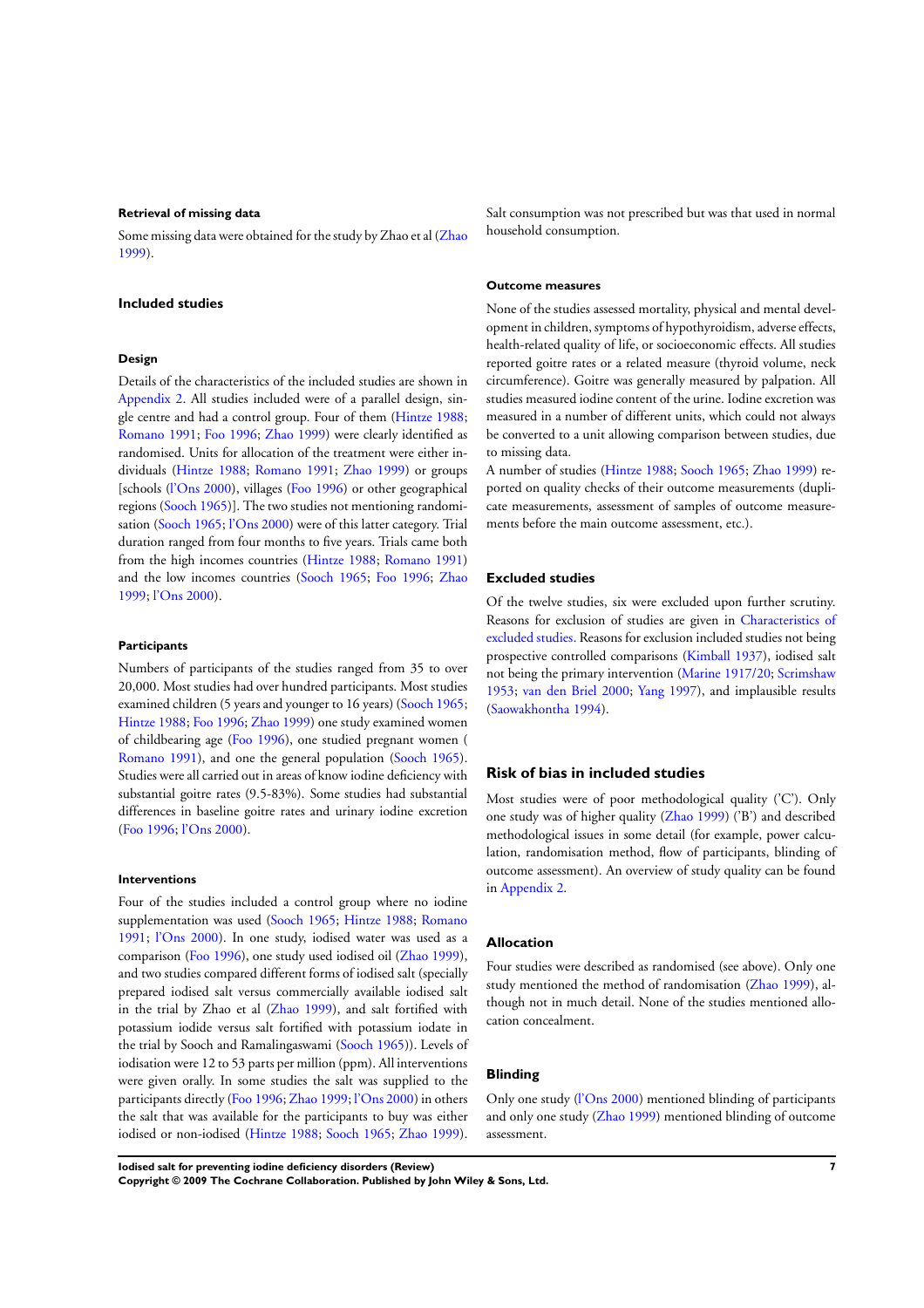### **Incomplete outcome data**

Withdrawals and losses to follow-up were described by two studies [\(Hintze 1988;](#page-11-0) [l'Ons 2000\)](#page-11-0). One study mentioned that there were no losses to follow-up ([Zhao 1999\)](#page-11-0). None of the studies mentioned an intention-to-treat analysis.

### **Other potential sources of bias**

#### **Compliance assessment**

A number of studies used methods to ensure compliance, for example, notices in schools and reminders [\(Hintze 1988;](#page-11-0) [l'Ons](#page-11-0) [2000](#page-11-0)), and to check compliance, for example, checking amounts of iodised salt requested or collecting left-overs of previous deliveries of iodised salt ([Zhao 1999](#page-11-0); [l'Ons 2000\)](#page-11-0).

#### **Similarity of comparison groups at baseline**

In two studies ([Foo 1996](#page-11-0); [l'Ons 2000](#page-11-0)), there were significant differences between the comparison groups in baseline urinary iodine excretion and goitre rates.

#### **Check of iodisation levels and iodine contamination**

In four studies, the iodine content of the salt and of other iodine supplements (for example, iodised water) was checked ([Sooch](#page-11-0) [1965](#page-11-0); [Foo 1996;](#page-11-0) [Zhao 1999](#page-11-0); [l'Ons 2000](#page-11-0)). In three cases ([Sooch](#page-11-0) [1965](#page-11-0); [Zhao 1999](#page-11-0); [l'Ons 2000](#page-11-0)) some of the salt samples were found to contain different levels (generally lower) of iodine than intended. A number of studies ([Sooch 1965;](#page-11-0) [l'Ons 2000\)](#page-11-0) also studied other sources of iodine the participants might be exposed to (for example, iodine infood generally consumed, in the drinking water, in the soil), as well as potential goitrogens in the diet (for example, there were high levels of cassava leaves and tubers (which have a known goitrogenic effect) in the diet of the participants of study by Foo et al ([Foo 1996\)](#page-11-0)).

### **Effects of interventions**

The effects of the interventions on goitre prevalence and urinary iodine excretion are shown in [Appendix 3.](#page-19-0)

#### **Goitre**

All studies measuring goitre rates (or thyroid volume) showed a trend towards reduction in goitre rates (or prevention of occurrence of goitre) with the use of iodised salt. These reductions were significant in the studies by Sooch and Ramalingaswami ([Sooch](#page-11-0) [1965](#page-11-0)), Zhao et al ([Zhao 1999](#page-11-0)) (at least for specially distributed salt and for market salt plus iodised oil), and Foo et al [\(Foo 1996](#page-11-0)) (women only). The prevention of increase in thyroid volume in pregnancy with use of iodised salt in the study by Romano et al [\(Romano 1991](#page-11-0)) was a significant effect. No significant effects of iodised salt on goitre rates were seen in the study by Hintze et al [\(Hintze 1988\)](#page-11-0) and the (short term) study by l'Ons et al [\(l'Ons](#page-11-0) [2000](#page-11-0)).

#### **Urinary iodine excretion**

In almost all studies measuring urinary iodine, iodine excretion was significantly increased with use of iodised salt. The only exception was the study by Foo et al [\(Foo 1996\)](#page-11-0), were iodine excretion was not significantly increased in small children (of less than six years). The WHO target value of iodine excretion of at least 100 µg/L was reached in at least three studies ([Foo 1996](#page-11-0) (women only); [Zhao 1999](#page-11-0); [l'Ons 2000](#page-11-0)). It was clearly not reached in the study by Hintze et al ([Hintze 1988](#page-11-0)) and in the children in the study by Foo et al [\(Foo 1996](#page-11-0)). From the data, no clear relation can be seen between dose of iodine in the salt and urinary iodine excretion. Similarly, the data do not allow any conclusions regarding differences in iodine excretion rates following salt fortification using KI or KIO3.

#### **Different forms of iodine supplementation**

The study by Sooch showed no differences in the decrease of goitre rates after fortification of salt with either KI or KIO3. In the study by Foo et al [\(Foo 1996\)](#page-11-0), iodised salt was about as effective as iodised water in women aged 15-40 years, but iodised water was more effective in children below six years. In the study by Zhao et al [\(Zhao 1999\)](#page-11-0), iodised salt with a carefully controlled iodine content and commercially available iodised salt with a supplementation of iodised oil were more efficient that commercially available iodised salt alone (which had a very variable iodine content).

#### **Children versus adults children versus adults**

In the study by Sooch and Ramalingaswami [\(Sooch 1965\)](#page-11-0), children benefited from iodised salt to a similar extent as adults. However, in the study by Foo et al [\(Foo 1996\)](#page-11-0), small children (below six years) benefited less than adults. The conclusion of that study is similar to the one given by Hintze et al [\(Hintze 1988](#page-11-0)), who suggested that salt consumption in children is lower than that of adults and that therefore children might benefit less from salt iodised at a relatively low level.

### **D I S C U S S I O N**

### **Summary of main results**

**Iodised salt for preventing iodine deficiency disorders (Review) 8**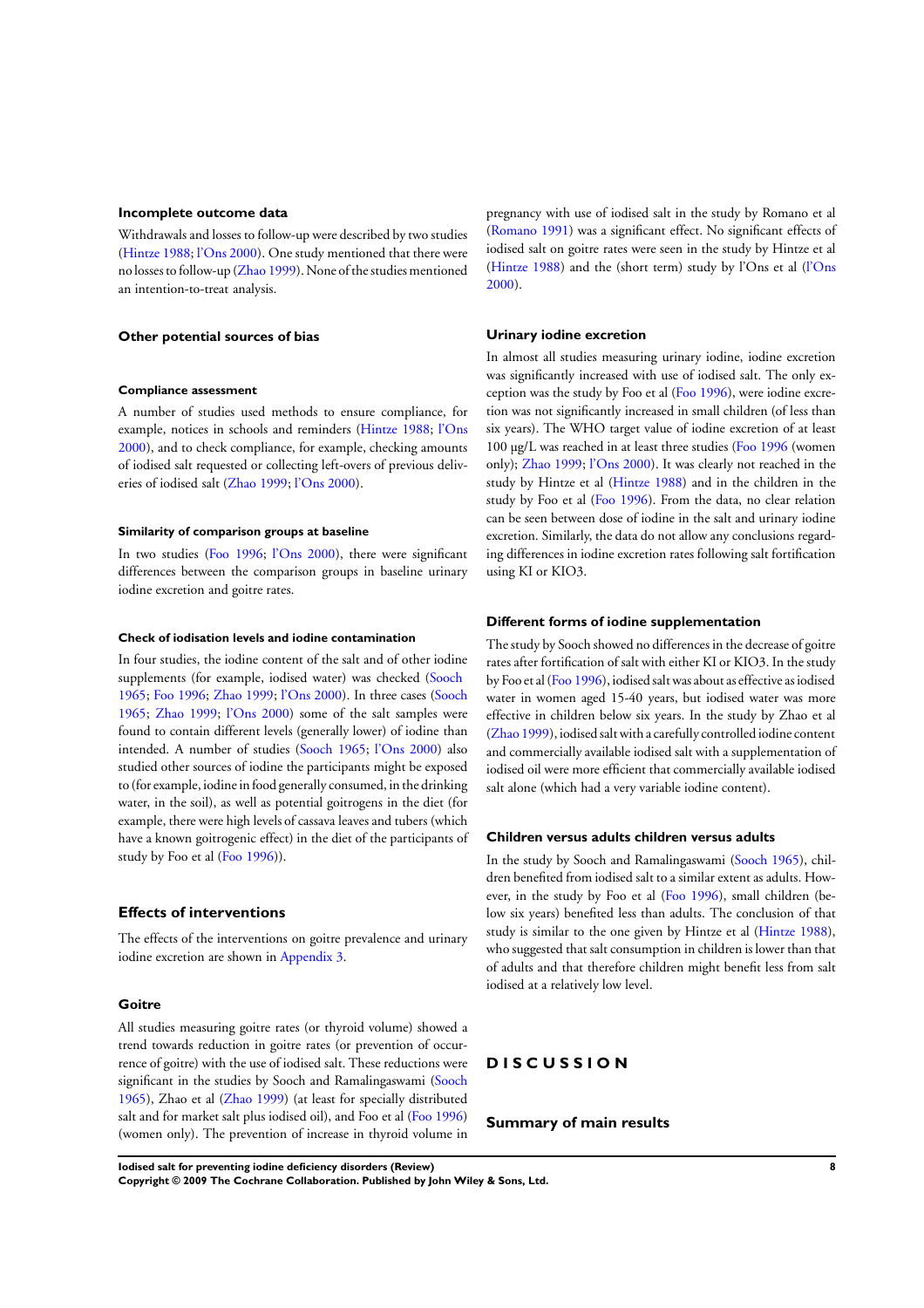We only found one randomised controlled trial relating to our question that was of fairly good quality, the other studies examined were of fairly poor quality and some of them were not randomised. The studies did not assess many of the outcome measures we had considered important. The studies identified used differing levels of salt iodisation and different units of measurement, and were therefore not easily comparable. There was a tendency towards goitre reduction with iodised salt, although this was not significant in all studies. There was also an improved iodine status in most studies (except in small children in one of the studies), although this did not always reach the levels recommended by the WHO.

#### **Adverse effects**

There have been concerns about adverse effects of iodine supplementation, including iodised salt supplementation. Iodine-induced hyperthyroidism has been observed in a number of iodine supplementation programmes, including programmes using iodised salt ([Galofre 1994](#page-11-0); [Todd 1995;](#page-11-0) [Bourdoux 1996](#page-11-0)). In the cases cited, iodisation levels were much higher than those recommended ([Todd 1995](#page-11-0); [Bourdoux 1996](#page-11-0)) or iodisation occurred in an area of iodine sufficiency [\(Galofre 1994\)](#page-11-0), however, iodine-induced hyperthyroidism has also been observed when lower levels of iodine were given. An associated increase in cardiovascular mortality has been reported. The data suggest that iodine-induced hyperthyroidism mainly occurs in people over forty years of age with nodular goitres, in whom some thyroid autonomy has developed, i.e. thyroid hormone production is not inhibited by increased levels of iodine [\(Corvilain 1998\)](#page-11-0). The risk of developing iodine-induced hyperthyroidism seems to be higher when initial iodine deficiency was severe and when the initial rise in iodine intake was great. Increases in cases of iodine-induced hyperthyroidism are often only temporary after the introduction of iodisation programmes, but there are also cases in which the disorder persists. As symptoms of iodine-induced hyperthyroidism are often not very severe and very non-specific, it is easy to overlook the problem unless investigators specifically study hormone levels [\(Stanbury 1998\)](#page-11-0), which was done in none of the studies included in this review. While surveys suggest that the benefits of iodine supplementation outweigh the risks, the potentially fatal nature of iodine-induced hyperthyroidism places an increased importance on adequate monitoring of the levels of iodine in supplements, on adequate monitoring of the iodine status of populations and on early detection of iodineinduced hyperthyroidism [\(Dunn 1998b\)](#page-11-0).

### **Overall completeness and applicability of evidence**

The review included studies from countries of the developing as well as the developed world. It becomes apparent that delivery and quality control of iodised salt is probably more difficult in remote areas in developing countries and this method of iodine supplementation is therefore not without problems. However, the impression also arises that it is the most practicable and well accepted means of providing iodine supplementation.

The studies identified focussed mainly on children and women of childbearing age. While these are probably the most vulnerable to iodine deficiency disorders, future studies should also include other population groups. The question also arises of the most adequate way of iodine supplementation in newborn babies and infants. They will not consume any iodised salt at all. If they are breast fed, it would be interesting to establish if any iodised salt consumed by the mother to achieve an adequate iodine status is also enough to achieve an adequate iodine status in the child.

Studies generally concentrated on measuring iodine status by measuring urinary iodine levels - presumably because these measurements can be easily and quickly obtained. However, these values will not reflect long term iodine status and therefore other indicators should be used, for example, thyroglobulin levels or iodine excretion profiles, to get a more accurate picture of iodine status.

#### **Potential biases in the review process**

There was only a small number of studies included in this review, none of which abided by the criteria laid down in the CONSORT statement [\(CONSORT 2001](#page-11-0)). The only study of slightly higher quality study ([Zhao 1999\)](#page-11-0) was faced with the problem that the commercially available iodised salt had a very unreliable iodine content. This may demonstrate that in certain parts of the world the quality control of iodisation programmes is a problem, but does not allow any conclusions regarding the effectiveness of salt iodisation per se. Most of the other studies were also faced with major confounders, such as differences in baseline goitre rates ([Foo](#page-11-0) [1996](#page-11-0); [l'Ons 2000](#page-11-0)), presence of goitrogens in the diet ([Foo 1996](#page-11-0)), levels of iodisation not reaching the recommended level of iodine intake ([Hintze 1988](#page-11-0); [Foo 1996](#page-11-0) (children)), and restriction to pregnant women, in whom iodine requirements are different to those of the general population [\(Romano 1991](#page-11-0)). In the study by Sooch and Ramalingaswami [\(Sooch 1965](#page-11-0)) the populations studied at the different time points did not consist entirely of the same people, even though the populations studied were fairly well isolated and increases in numbers in the groups at the end of the study may have been due to internal effects (for example, children below five years at the beginning of the study growing older). However, all this means that none of the studies were ideally suited to investigate the effectiveness of iodised salt in preventing iodine deficiency disorders and any conclusions must be treated with great caution. This review focussed on iodised salt as a means of iodine supplementation. While iodised salt is undoubtedly the form of iodine supplementation most widely used and most practical for global use, the results of the review also suggest that it is not suitable for all situations. It may therefore be more useful to compare all the different forms of iodine supplementation, to give a more com-

**Iodised salt for preventing iodine deficiency disorders (Review) 9**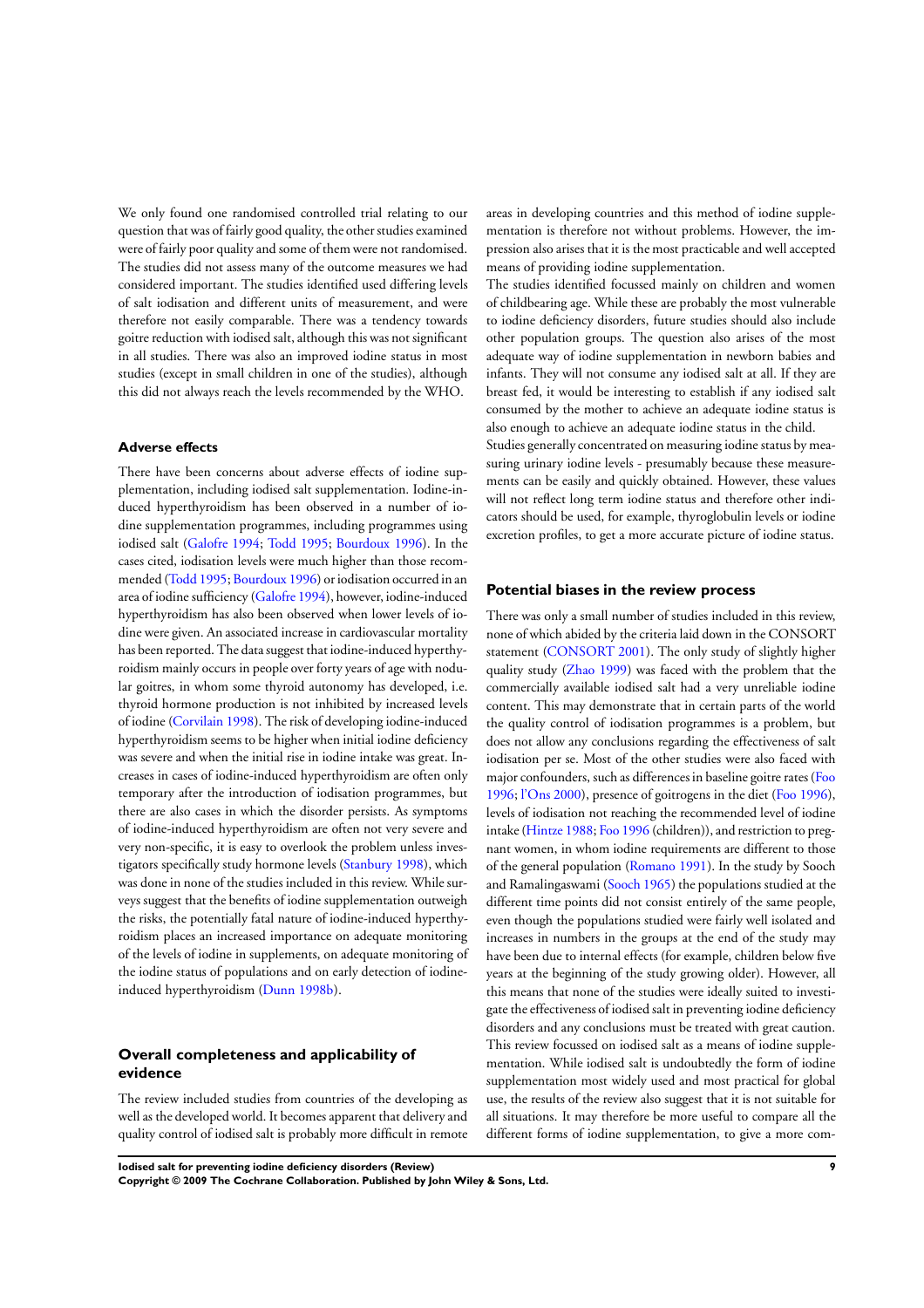<span id="page-11-0"></span>plete picture. We intend to do this in a future version of this review.

### **A U T H O R S ' C O N C L U S I O N S**

#### **Implications for practice**

The results suggest that iodised salt is an effective means of improving iodine status and support the current endeavours to achieve universal salt iodisation. Variations in the iodine levels in the salt used by some studies suggest that particular care must be taken to ensure the quality of the production and storage of iodised salt and that there may be situations in which other forms of iodine supplementation may be more appropriate. There was also a suggestion that forms of iodine supplementation should be reassessed in small children, as their salt intake may not be high enough to guarantee adequate iodine levels through the use of iodised salt. There was no suggestion from the studies that the use of iodised salt with the levels of iodine studied had any unwanted side effects, although this point must be regarded with caution as most studies did not specifically consider adverse effects.

#### **Implications for research**

More high quality controlled trials (following the CONSORT criteria) are required for assessing the effects of iodised salt in comparison to other forms of iodine supplementation. These studies should also address the question of the most effective dose to be used (under given conditions). Studies should be large and long term, lasting at least two years, including participants of all ages. The outcomes studied should not be restricted to goitre rates and urinary iodine excretion, but should include the other outcome measures specified above, such as mental and physical development in children, mortality, etc. Special attention should be paid to adverse effects. The effects of iodised salt should be assessed separately for children (including very young children who may have a relatively low salt consumption) and adults.

### **A C K N O W L E D G E M E N T S**

We thank Sally Green and Steve McDonald of the Australasian Cochrane Centre for helping develop this review, and the China Medical Board of New York for supporting this review.

### **R E F E R E N C E S**

### **References to studies included in this review**

#### **Foo 1996** *{published data only}*

Foo LC, Zainab T, Nafikudin M, Letchuman GR. Salt: an ineffective vehicle for iodine delivery to young children in rural Sarawak. *Annales d'Endocrinologie (Paris)* 1996;**57**: 470–5.

#### **Hintze 1988** *{published data only}*

Hintze G, Emrich D, Richter K, Thal H, Wasielewski T, Köbberling J. Effect of voluntary intake of iodineated salt on prevalence of goitre in children. *Acta endocrinologica (Copenh)* 1988;**117**:333–8.

#### **l'Ons 2000** *{published data only}*

l'Ons A, Jooste PL, Weight MJ, Huskisson J. A field clinical trial of the short-term effects of iodised salt on the iodine sattus of rural primary school children. *South African Medical Journal* 2000;**90**:30–6.

#### **Romano 1991** *{published data only}*

Romano R, Jannini EA, Pepe M, Grimaldi A, Olivieri M, Spennati P, et al.The effects of iodoprophylaxis on thyroid size during pregnancy. *American Journal of Obstetrics and Gynecology* 1991;**164**:482–5.

### **Sooch 1965** *{published data only}*

Sooch SS, Ramalingaswami V. Preliminary report of an experiment in the Kangra Valley for the prevention of Himalayan endemic goitre with iodised salt. *Bulletin of the World Health Organisation* 1965;**32**:299–315.

#### **Zhao 1999** *{published data only}*

Zhao JK, Xu FJ, Zhang QL, Shang L, Xu AX, Gao Y, et al.Randomized clinical trial comparing different iodine interventions in school children. *Public health Nutrition* 1999;**2**(2):173–8.

### **References to studies excluded from this review**

#### **Carella 2002** *{published data only}*

Carella C, Mazziotti G, Rotondi M, Del Buono A, Zito G, Sorvillo F, et al.Iodized salt improves the effectiveness of L-thyroxine therapy after surgery for nontoxic goitre: a prospective and randomized study. *Clinical Endocrinology* 2002;**57**(4):507–13.

#### **Hess 2002** *{published data only}*

Hess SY, Zimmermann MB, Adou P, Torresani T, Hurrell RF. Treatment of iron deficiency in goitrous children improves the efficacy of iodized salt in Cote d'Ivoire. *American Journal of Clinical Nutrition* 2002;**75**(4):743–8.

# **Kimball 1937** *{published data only}*

Kimball OP. Prevention of goitre in Michigan and Ohio. *Journal of the American Medical Association* 1937;**108**: 860–7.

#### **Marine 1917/20** *{published data only}*

Marine D, Kimball OP. Prevention of simple goitre in man. *Archives of Internal Medicine* 1920;**25**:661–72. Marine D, Kimball OP. The prevention of simple goitre in man. *Journal of Laboratory and Clinical Medicine* 1917;**3**:

**Iodised salt for preventing iodine deficiency disorders (Review) 10**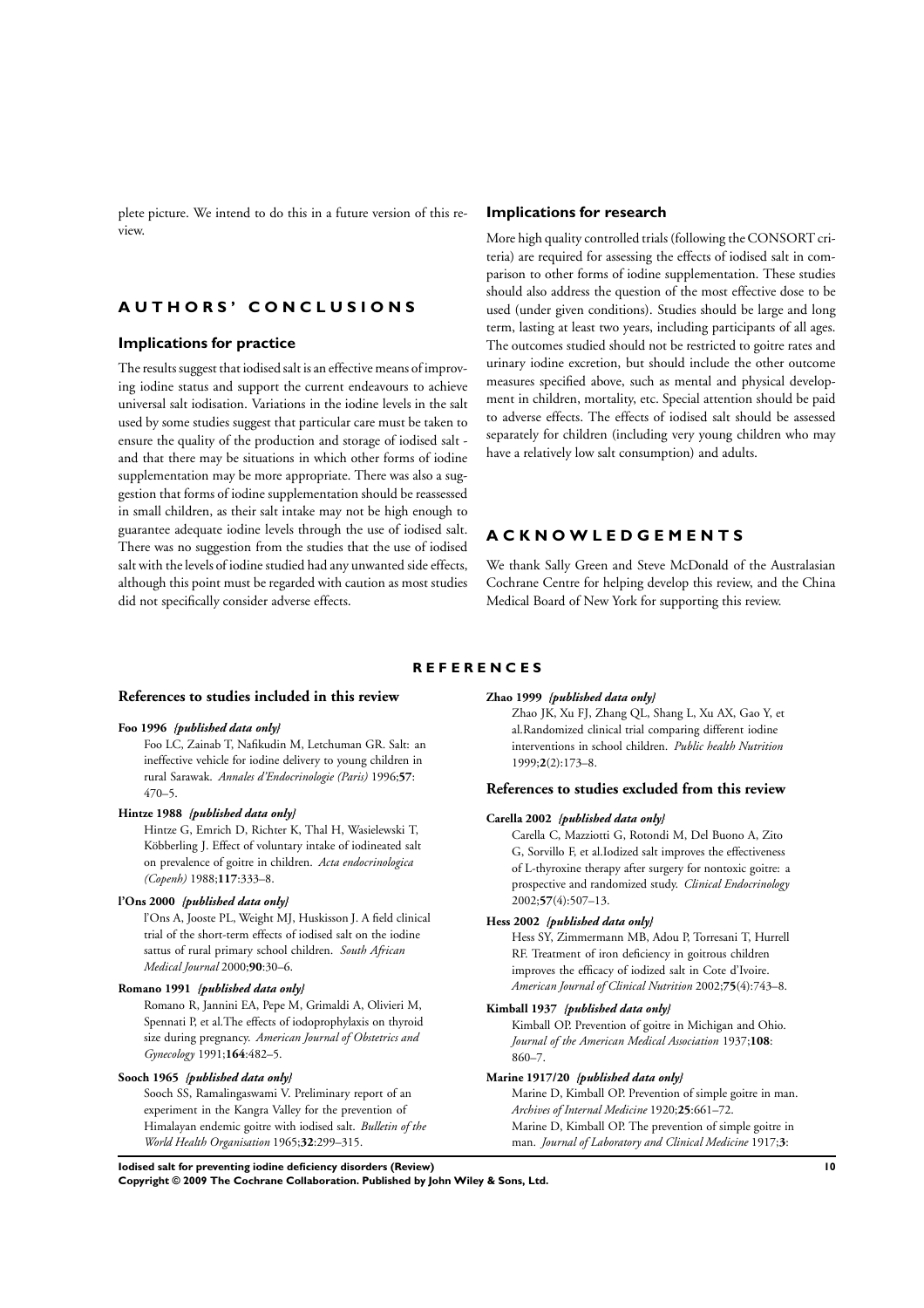40–6.

#### **Saowakhontha 1994** *{published data only}*

Saowakhontha S, Sanchaisuriya P, Pongpaew P, Tungtrongchitr R, Supawan V, Intarakhao C, et al.Compliance of population groups of iodine fortification in an endemic area of goitre in Northeast Thailand. *Journal of the Medical Association of Thailand* 1994;**77**:449–54.

#### **Scrimshaw 1953** *{published data only}*

Scrimshaw NS, Cabezas A, Castillo F, et al.Results of the administration of potassium iodate, potassium iodide and placebo on endemic goitre and iodine bound to protein in groups of school children [Resultados de la administracion de yodato de potasio, yoduro de potasio y placebos sobre el bocio endemico y sobre los niveles de yodo ligado a la proteina entre grupos de escolares]. *Boletín de la Oficina Sanitaria Panamericana* 1953;**35 Suppl 1**:13–20.

#### **Simescu 2002** *{published data only}*

Simescu M, Varciu M, Nicolaescu E, Gnat D, Podoba J, Mihaescu M, et al.Iodized oil as a complement to iodized salt in schoolchildren in endemic goiter in Romania.. *Hormone Research* 2002;**58**(2):78–82.

#### **van den Briel 2000** *{published data only}*

van den Briel T, West C, Bleichrodt N, et al.Improved iodine status is associated with improved mental performance of school children in Benin. *American Journal of Clinical Nutrition* 2000;**72**:1179–85.

### **Yang 1997** *{published data only}*

Yang FY, Tang BD, Niu CL, Yao XZ, Z H, Chen YZ, et al.A study for endemic goiter control with combined iodine and selenium supplementation. *Chinese Journal of Endemic Diseases* 1997;**16**(4):214–8.

#### **Zhao 2002** *{published data only}*

Zhao J, Zhang Q, Shang L, Chen Z, Hu X. Effects of three different iodine interventions on the speed of normalization of enlarged thyroid gland due to iodine deficiency. *(Zhong Hua Liu Xin Bing Xue Za Zhi) Chinese Journal of Epidemiology* 2002;**23**(4):254–7.

### **Additional references**

### **Beaufrere 2000**

Beaufrere B, Bresson JL, Briend A, Ghisolfi J, Goulet O, Navarro J, et al.Iodine nutrition in the infant. Committee on Nutrition of the French Society of Pediatrics. *Archives of Pediatrics* 2000;**7**(1):66–74.

#### **Bourdoux 1996**

Bourdoux P, Ermans AM, Mukalay wa Mukalay A, Filetti S, Vigneri R. Iodine-induced thyrotoxicosis in Kivu, Zaire. *Lancet* 1996;**347**:552–3.

#### **Chen 1984**

Chen BZ, Shi ZF, Li XT, Lu CZ, Hou MT, Yang SH, et al.A survey of endemic goitre and endemic cretinism in Heba village of Guizhou province. *Chinese Journal of Endemic Diseases* 1984;**3**(2):97–102.

#### **CONSORT 2001**

Moher D, Schulz KF, Altman DG, for the CONSORT Group. The CONSORT statement: revised recommendations for improving the quality of reports of parallel-group randomised trials. *Lancet* 2001;**357**:1191–4.

### **Corvilain 1998**

Corvilain B, van Sande J, Dumont JE, Bourdoux P, Ermans AM. Autonomy in endemic goitre. *Thyroid* 1998;**8**(1): 107–13.

#### **Delange 1999**

Delange F, de Benoist B, Alnwick D. Risks of iodineinduced hyperthyroidism after correction of iodine deficiency by iodized salt. *Thyroid* 1999;**9**(6):545–56.

### **Delange 2001**

Delange F, de Benoist B, Pretell E, et al.Iodine deficiency in the world: where do we stand at the turn of the century?. *Thyroid* 2001;**11**:437–47.

#### **Delong 1994**

Delong F. The disorders induced by iodine deficiency. *Thyroid* 1994;**4**(1):107–28.

### **Dunn 1998b**

Dunn JT, Semigran MJ, Delange F. The prevention and management of iodine-induced hyperthyroidism and its cardiac features. *Thyroid* 1998;**8**(1):101–6.

#### **Dunn 2004**

Dunn JT. Iodine deficiency disorders. *UpToDate, www.uptodate.com* accessed at 10 Sept. 2004.

#### **FAO/WHO/IAEA 1996**

FAO/WHO/IAEA Expert Consultation. Trace Elements in Human Nutrition and Health. 1996.

### **Fong 1981**

Fong RJ, Jiang XM, Su MY. Relationship of endemic goitre epidemic characteristics and geological structure characteristics in Xinjiang Province. *Chinese Journal of Preventive Medicine* 1981;**15**(2):65–8.

#### **Galofre 1994**

Galofre JC, Fernandez-Calvet L, Rios M, Garcia-Mayor RV. Increased incidene of thyrotoxicosis after iodine supplementation in an iodine sufficient area. *Jounal of Endocrinological Investigation* 1994;**17**(1):23–7.

#### **Jadad 1996**

Jadad AR, Moore RA, Carroll D, Jenkinson C, Reynolds JM, Gavaghan DJ, McQuay HJ. Assessing the quality of reports of randomized clinical trials: Is blinding necessary?. *Controlled Clinical Trials* 1996;**17**:1–12.

#### **Kahaly 1997**

Kahaly G, Dienes HP, Beyer J, Hommel G. Randomized, double blind, placebo-controlled trial of low dose iodide in endemic goitre. *Journal of Clinical Endocrinology and Metabolism* 1997;**82**(12):4049–53.

#### **Köhrle 1999**

Köhrle J. The trace element selenium and the thyroid gland. *Biochimie* 1999;**81**:527–33.

**Iodised salt for preventing iodine deficiency disorders (Review) 11**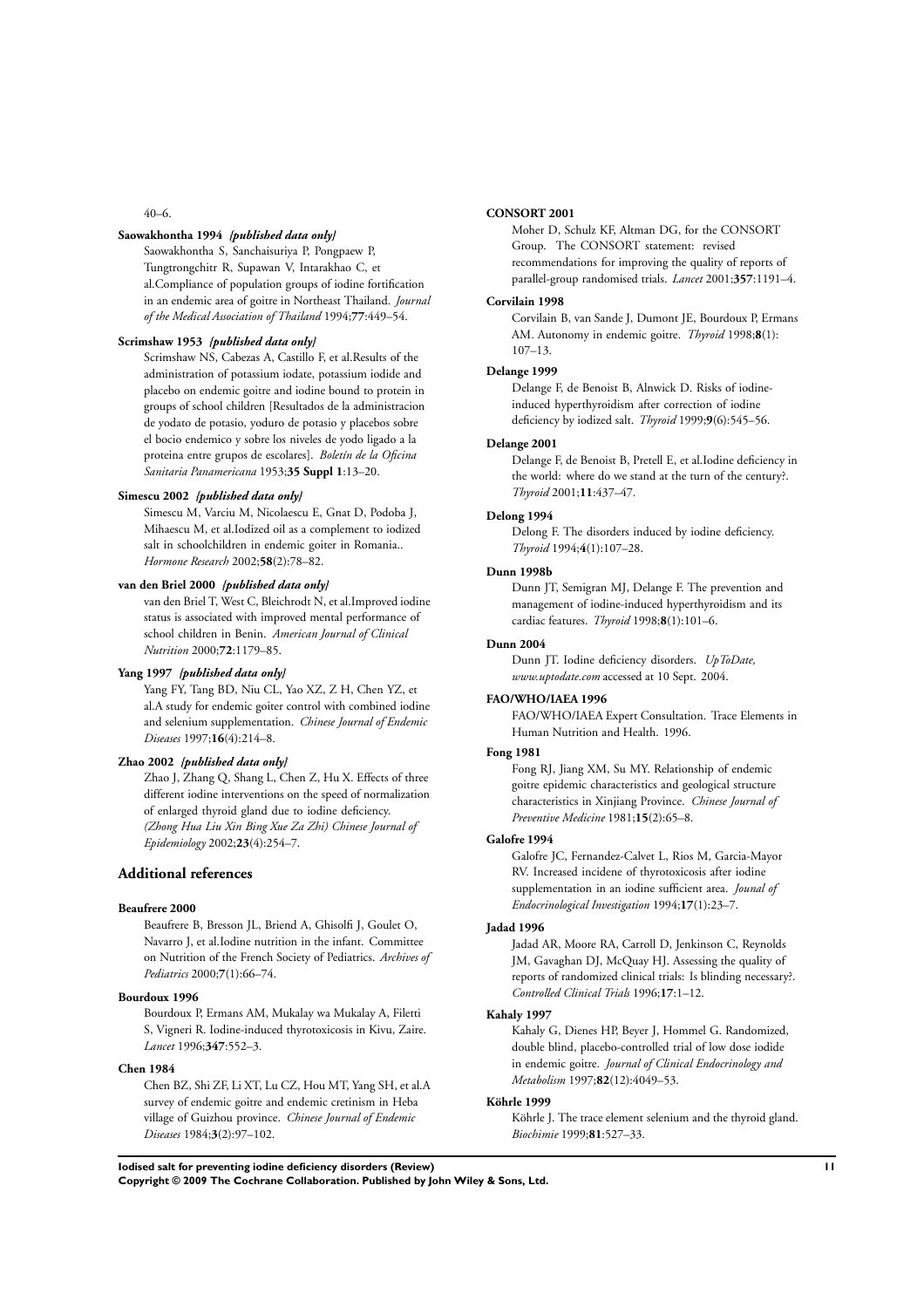### **Larsen 1981**

Larsen PR, Silva JE, Kaplan MM. Relationships between circulating and intracellular thyroid hormones: Physiological and clinical implications. *Endocrine Reviews* 1981;**2**:87–102.

#### **Li 1997**

Li SM, Wang RY, Lu B, Rao FG, Gao LD, Zhang YH, et al.Dynamic studies of iodised salt and iodised oil on iodine metabolism of pregnant women in IDD areas. *Chinese Journal of Endemic Diseases* 1997;**16**(4):229–33.

### **Lin 1995**

Lin FF, Zhao HX, Sha NY, Yi LXT, Jiang JY, Yang CZ, et al.A study for fetus development during pregnancy in areas of iodine deficiency. *Chinese Journal of Endemic Diseases* 1995;**14**(2):91–3.

#### **Mahomed 2001**

Mahomed K, Gulmezoglu AM. Maternal iodine supplements in areas of deficiency (Cochrane review). *Cochrane Database of Systematic Reviews* 2001, Issue 2.

#### **Schulz 1995**

Schulz KF, Chalmers I, Hayes RJ, Altman DG. Empirical evidence of bias: dimensions of methodological quality associated with estimates of treatment effects in controlled trials. *Journal of the American Medical Association* 1995;**273**: 408–12.

#### **Stanbury 1998**

Stanbury JB, Ermans AE, Bourdoux P, Todd C, Oken E, Tonglet R, et al.Iodine-induced hyperthyroidism: occurrence and epidemiology. *Thyroid* 1998;**8**(1):83–100.

### **Todd 1995**

Todd CH, Allain T, Gomo ZAR, Hasler JA, Ndiweni M, Oken E. Increase in thyrotoxicosis associated with iodine supplements in Zimbabwe. *Lancet* 1995;**346**:1653–64.

### **WHO 1993**

WHO/Unicef/ICCIDD. Indicators for assessment of iodine deficiency disorders and the control programme report of a Joint WHO/Unicef/ICCIDD Consultation. 1993:14–23.

### **WHO 2001**

WHO/ICCIDD/UNICEF. Assessment of iodine deficiency disorders and monitoring their elimination.. 2nd Edition. Geneva: WHO, 2001.

### **Yang 1997**

Yang FY, Tang BD, Niu CL, Yao XZ, Zhao H, Chen YZ, et al.A study for endemic goiter control with combined iodine and selenium supplementation. *Chinese Journal of Endemic Diseases* 1997;**16**(4):214–8.

### **Zimmermann 2000**

Zimmermann M, Adou P, Torresani T, et al.Persistence of goitre despite oral iodine supplementation in goitrous children with iron deficiency anemia in Côte d'Ivoire. *American Journal of Clinical Nutrition* 2000;**71**:88–93.

∗ *Indicates the major publication for the study*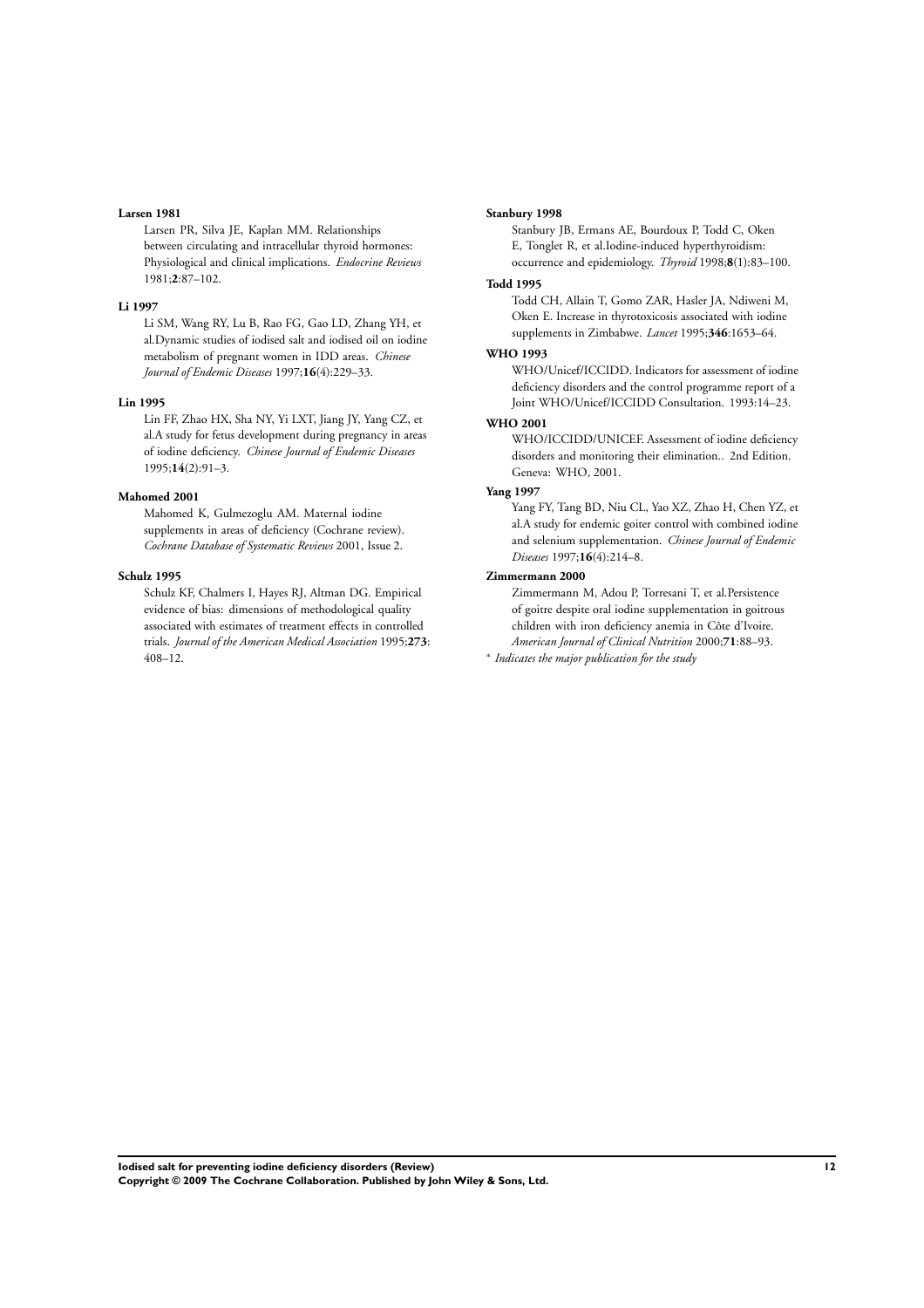# <span id="page-14-0"></span>**CHARACTERISTICS OF STUDIES**

# **Characteristics of included studies** *[ordered by study ID]*

**Foo 1996**

| Methods                 | Randomised controlled trial, blinding not mentioned<br>Units of comparison: Villages<br>Duration: One year<br>Location: Sarawak                                    |                                                                                                                                          |  |  |  |  |
|-------------------------|--------------------------------------------------------------------------------------------------------------------------------------------------------------------|------------------------------------------------------------------------------------------------------------------------------------------|--|--|--|--|
| Participants            |                                                                                                                                                                    | 101 women (15-50 years) and 65 young children (<= 6 years)<br>Goitre prevalence: (women) 83% (but large consumption of goitrogenic food) |  |  |  |  |
| Interventions           | 1. Iodised salt (47.1±9.7 ppm iodine - unclear if iodate or iodide used) (N=48 women, 33 children)<br>2. Iodised water (138.6±43.2 µg/l) (N=53 women, 32 children) |                                                                                                                                          |  |  |  |  |
| Outcomes                | 1. Urinary iodine excretion<br>2. Goitre palpation (women only)                                                                                                    |                                                                                                                                          |  |  |  |  |
| Notes                   |                                                                                                                                                                    |                                                                                                                                          |  |  |  |  |
| <b>Risk of bias</b>     |                                                                                                                                                                    |                                                                                                                                          |  |  |  |  |
| Item                    | Description<br>Authors' judgement                                                                                                                                  |                                                                                                                                          |  |  |  |  |
| Allocation concealment? | Unclear                                                                                                                                                            | B - Unclear                                                                                                                              |  |  |  |  |
| Hintze 1988             |                                                                                                                                                                    |                                                                                                                                          |  |  |  |  |
| Methods                 | Randomised controlled trial - not blinded<br>Units of comparison: Individuals<br>Duration: Four years<br>Location: Germany                                         |                                                                                                                                          |  |  |  |  |
| Participants            | 334 children (166 female, 168 male), 10 years at the beginning of the study<br>Goitre prevalence: 30.5%                                                            |                                                                                                                                          |  |  |  |  |
| Interventions           | 1. Iodised salt (iodate, 20 ppm iodine) (N=146)<br>2. Plain salt (N=188)                                                                                           |                                                                                                                                          |  |  |  |  |
| Outcomes                | 1. Goitre (palpation)<br>2. Neck circumference<br>3. Urinary iodine excretion                                                                                      |                                                                                                                                          |  |  |  |  |

Notes

*Risk of bias*

**Iodised salt for preventing iodine deficiency disorders (Review) 13**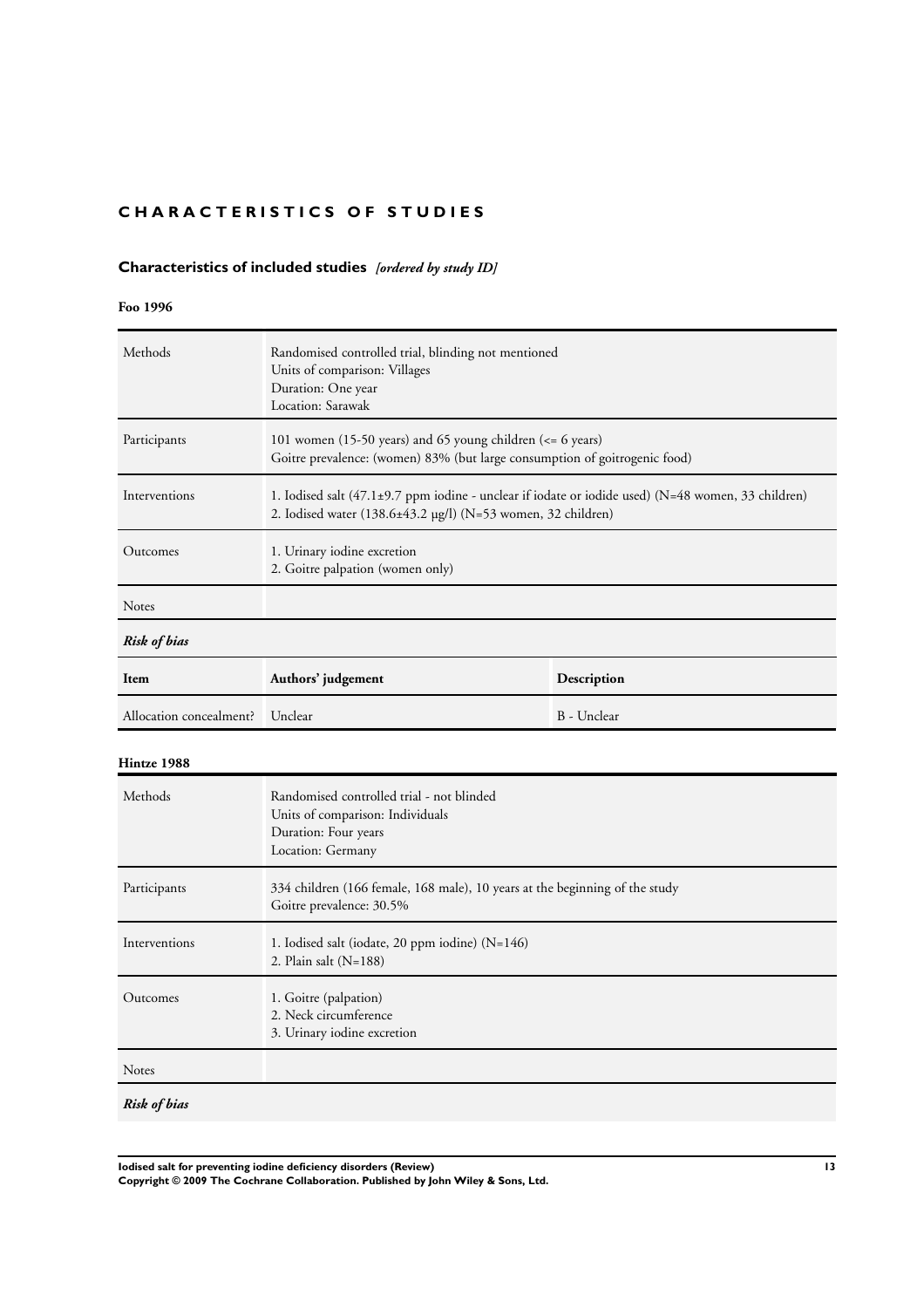### **Hintze 1988** (*Continued)*

| Item                    | Authors' judgement                                                                                                                                                                  | Description                                                                                                  |  |  |
|-------------------------|-------------------------------------------------------------------------------------------------------------------------------------------------------------------------------------|--------------------------------------------------------------------------------------------------------------|--|--|
| Allocation concealment? | Unclear                                                                                                                                                                             | B - Unclear                                                                                                  |  |  |
| l'Ons 2000              |                                                                                                                                                                                     |                                                                                                              |  |  |
| Methods                 | Prospective controlled study, randomisation unclear, participants were blind to the intervention<br>Units of comparison: Schools<br>Duration: Four months<br>Location: South Africa |                                                                                                              |  |  |
| Participants            | 112 school children (7-16 years) (102 at follow-up)<br>Goitre prevalence: 9.5-28.2%                                                                                                 |                                                                                                              |  |  |
| Interventions           | or iodate)) $(N=39)$<br>2. Plain salt (N=63)                                                                                                                                        | 1. Iodised salt (first 2 batches 18 and 12 ppm iodine, last batch (last 4-5 weeks) 53 ppm (unclear if iodide |  |  |
| Outcomes                | 1. Goitre (palpation)<br>2. Urinary iodine excretion                                                                                                                                |                                                                                                              |  |  |
| <b>Notes</b>            |                                                                                                                                                                                     |                                                                                                              |  |  |
| <b>Risk of bias</b>     |                                                                                                                                                                                     |                                                                                                              |  |  |
| Item                    | Authors' judgement                                                                                                                                                                  | Description                                                                                                  |  |  |
| Allocation concealment? | Unclear                                                                                                                                                                             | B - Unclear                                                                                                  |  |  |
| Romano 1991             |                                                                                                                                                                                     |                                                                                                              |  |  |
| Methods                 | Randomised trial - blinding not mentioned<br>Units of comparison: Individuals<br>Duration: Nine months of pregnancy<br>Location: Italy                                              |                                                                                                              |  |  |
| Participants            | 35 pregnant women (27.1±3.8 years)<br>Goitre prevalence: unknown for the given sample, 41% in the 8-15 year olds in the area                                                        |                                                                                                              |  |  |
| Interventions           | 1. Iodised salt (20 ppm iodide, i.e. 15.27 ppm iodine) (N=17)<br>2. Control - plain salt, but not specifically distributed (N=18)                                                   |                                                                                                              |  |  |
| Outcomes                | 1. Thyroid volume (ultrasono-graphy)<br>2. Urinary iodine excretion<br>3. Serum TSH levels                                                                                          |                                                                                                              |  |  |
| Notes                   |                                                                                                                                                                                     |                                                                                                              |  |  |

**Iodised salt for preventing iodine deficiency disorders (Review) 14**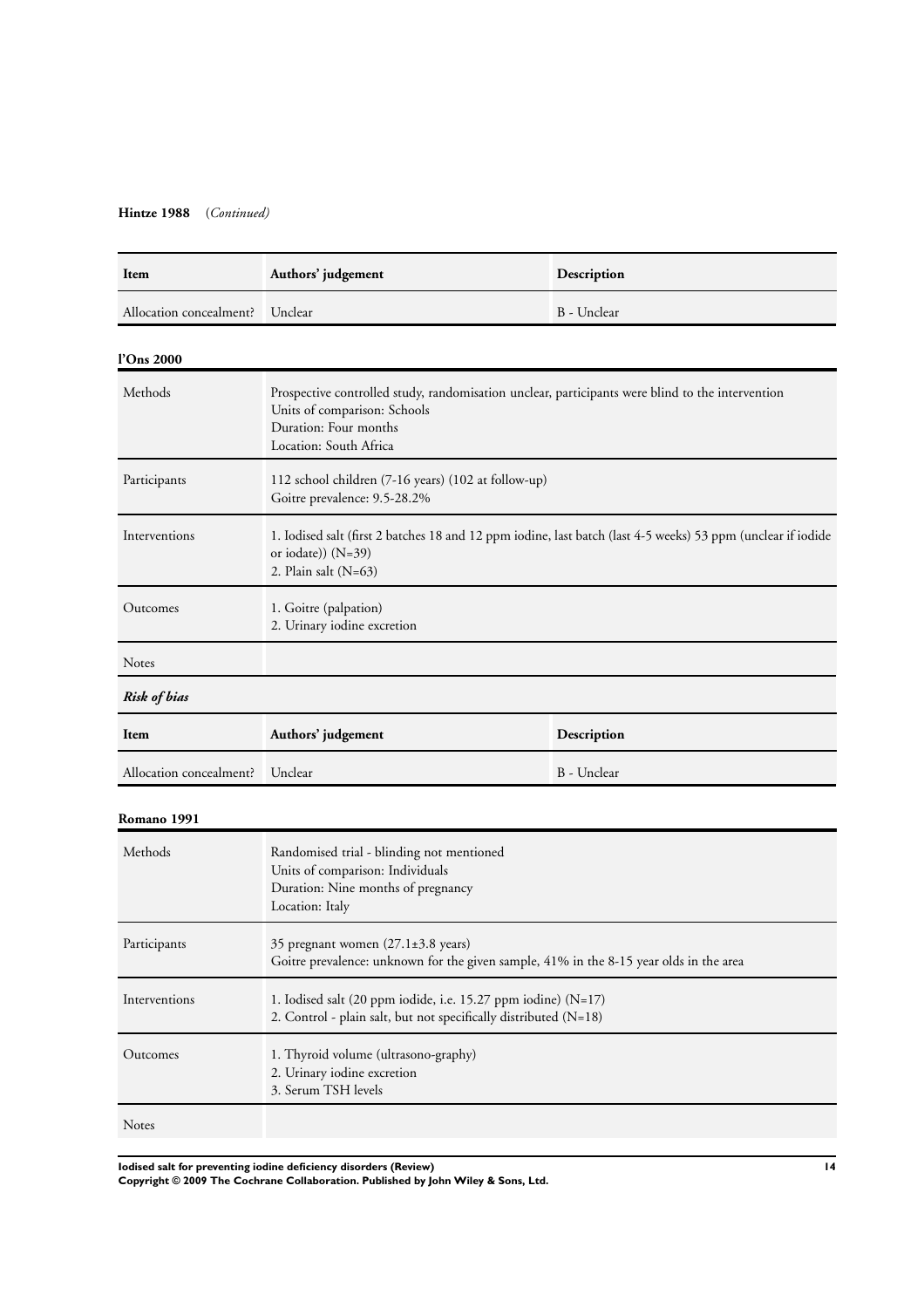### **Romano 1991** (*Continued)*

| <b>Risk of bias</b>     |                                                                                                                                                                                                                              |                                                                                                               |  |  |  |  |
|-------------------------|------------------------------------------------------------------------------------------------------------------------------------------------------------------------------------------------------------------------------|---------------------------------------------------------------------------------------------------------------|--|--|--|--|
| Item                    | Authors' judgement<br>Description                                                                                                                                                                                            |                                                                                                               |  |  |  |  |
| Allocation concealment? | Unclear                                                                                                                                                                                                                      | B - Unclear                                                                                                   |  |  |  |  |
| Sooch 1965              |                                                                                                                                                                                                                              |                                                                                                               |  |  |  |  |
| Methods                 | Prospective controlled study, randomisation and blinding unclear<br>Units of comparison: Geographical regions<br>Duration: Five years<br>Location: Himalayan endemic goitre belt, Punjab                                     |                                                                                                               |  |  |  |  |
| Participants            | versus women<br>Goitre prevalence: 37.6-47%                                                                                                                                                                                  | Over 20,000 villagers, includes specific investigations of school children 5-16 years, boys versus girls, men |  |  |  |  |
| Interventions           | 1. Iodised salt (20 ppm KI, i.e. 15.27 ppm iodine) (N over 6000)<br>2. Plain salt (N over 7000)<br>3. Iodised salt (25 ppm KIO3, i.e. 14.83 ppm iodine) (N over 6000)                                                        |                                                                                                               |  |  |  |  |
| Outcomes                | 1. Goitre (visual and palpation)<br>2. [131] uptake by the thyroid and subsequent excretion                                                                                                                                  |                                                                                                               |  |  |  |  |
| <b>Notes</b>            |                                                                                                                                                                                                                              |                                                                                                               |  |  |  |  |
| <b>Risk of bias</b>     |                                                                                                                                                                                                                              |                                                                                                               |  |  |  |  |
| Item                    | Authors' judgement                                                                                                                                                                                                           | Description                                                                                                   |  |  |  |  |
| Allocation concealment? | Unclear                                                                                                                                                                                                                      | B - Unclear                                                                                                   |  |  |  |  |
| Zhao 1999               |                                                                                                                                                                                                                              |                                                                                                               |  |  |  |  |
| Methods                 | Randomised controlled trial, participants not blinded, outcome assessment blinded<br>Duration: 18 monthsLocation: China                                                                                                      |                                                                                                               |  |  |  |  |
| Participants            | 205 children 8-10 years (50% male)<br>Goitre prevalence: 26.1-26.5%                                                                                                                                                          |                                                                                                               |  |  |  |  |
| Interventions           | 1. Iodised salt (42.25 g/kg KIO3, 25 ppm iodine) (N=69)<br>2. Market iodised salt (iodine content varied, 13-47 ppm) (N=68)<br>3. Market iodised salt (iodine content varied, 13-47 ppm) plus oral iodised oil 400 mg (N=68) |                                                                                                               |  |  |  |  |
| Outcomes                | 1. Goitre (palpation)<br>2. Thyroid volume (ultrasonography)<br>3. Urinary iodine concentration                                                                                                                              |                                                                                                               |  |  |  |  |

**Iodised salt for preventing iodine deficiency disorders (Review) 15**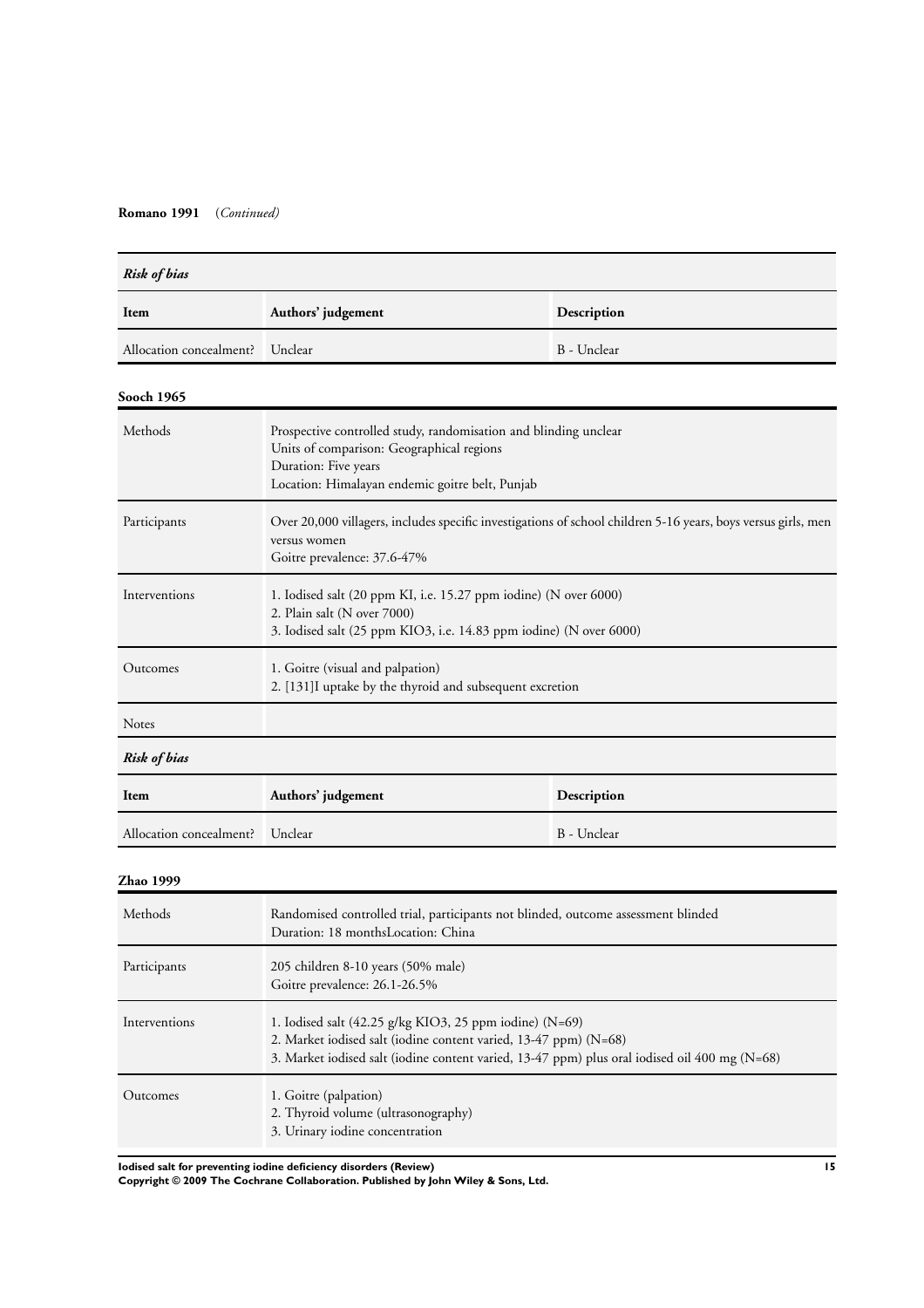### <span id="page-17-0"></span>**Zhao 1999** (*Continued)*

| Notes                           |                    |             |
|---------------------------------|--------------------|-------------|
| <b>Risk of bias</b>             |                    |             |
| Item                            | Authors' judgement | Description |
| Allocation concealment? Unclear |                    | B - Unclear |

# **Characteristics of excluded studies** *[ordered by study ID]*

| Study              | Reason for exclusion                                                                                                                                                                                                                                                                                             |
|--------------------|------------------------------------------------------------------------------------------------------------------------------------------------------------------------------------------------------------------------------------------------------------------------------------------------------------------|
| Carella 2002       | The objective of the trial is to investigate whether the addition of iodized salt to daily diet in thyroidectomized<br>patients for nontoxic goitre could influence the effectiveness of nonsuppressive L-thyroxine (L-T4) therapy<br>on thyroid remnant size after thyroid surgery, was not for preventing IDDs |
| <b>Hess 2002</b>   | The comparison in this controlled trial is iodised salt plus iron versus iodised salt alone - so this is not assessing<br>the effects of iodised salt                                                                                                                                                            |
| Kimball 1937       | Not a prospective controlled study but a case-control study comparing goitre rates in children having used<br>iodised salt and those not having used iodised salt                                                                                                                                                |
| Marine 1917/20     | Possibly a prospective controlled study, but the intervention was not iodised salt but a syrup of hydriodic acid<br>or ferrous iodide                                                                                                                                                                            |
| Saowakhontha 1994  | Prospective controlled study comparing iodised fish sauce, iodised salt, iodised water and placebo. The outcome<br>assessed was urinary iodine excretion only, and the values given seem very implausible, by several orders of<br>magnitude                                                                     |
| Scrimshaw 1953     | The intervention was potassium iodide or potassium iodate given as tablets and not in salt                                                                                                                                                                                                                       |
| Simescu 2002       | It's not a randomised controlled trial, but a 'random selection' cross-sectional study and no control group.<br>Also, the intervention was iodised oil combined with iodised salt                                                                                                                                |
| van den Briel 2000 | Although the abstract suggests involvement of iodised salt, the primary intervention of this randomised<br>controlled trial was in fact iodised oil                                                                                                                                                              |
| Yang 1997          | The comparison in this controlled trial is iodised salt plus sodium selenite versus iodised salt alone - so this is<br>not assessing the effects of iodised salt                                                                                                                                                 |
| Zhao 2002          | Duplicate publication with Zhao 1999.                                                                                                                                                                                                                                                                            |

**Iodised salt for preventing iodine deficiency disorders (Review) 16**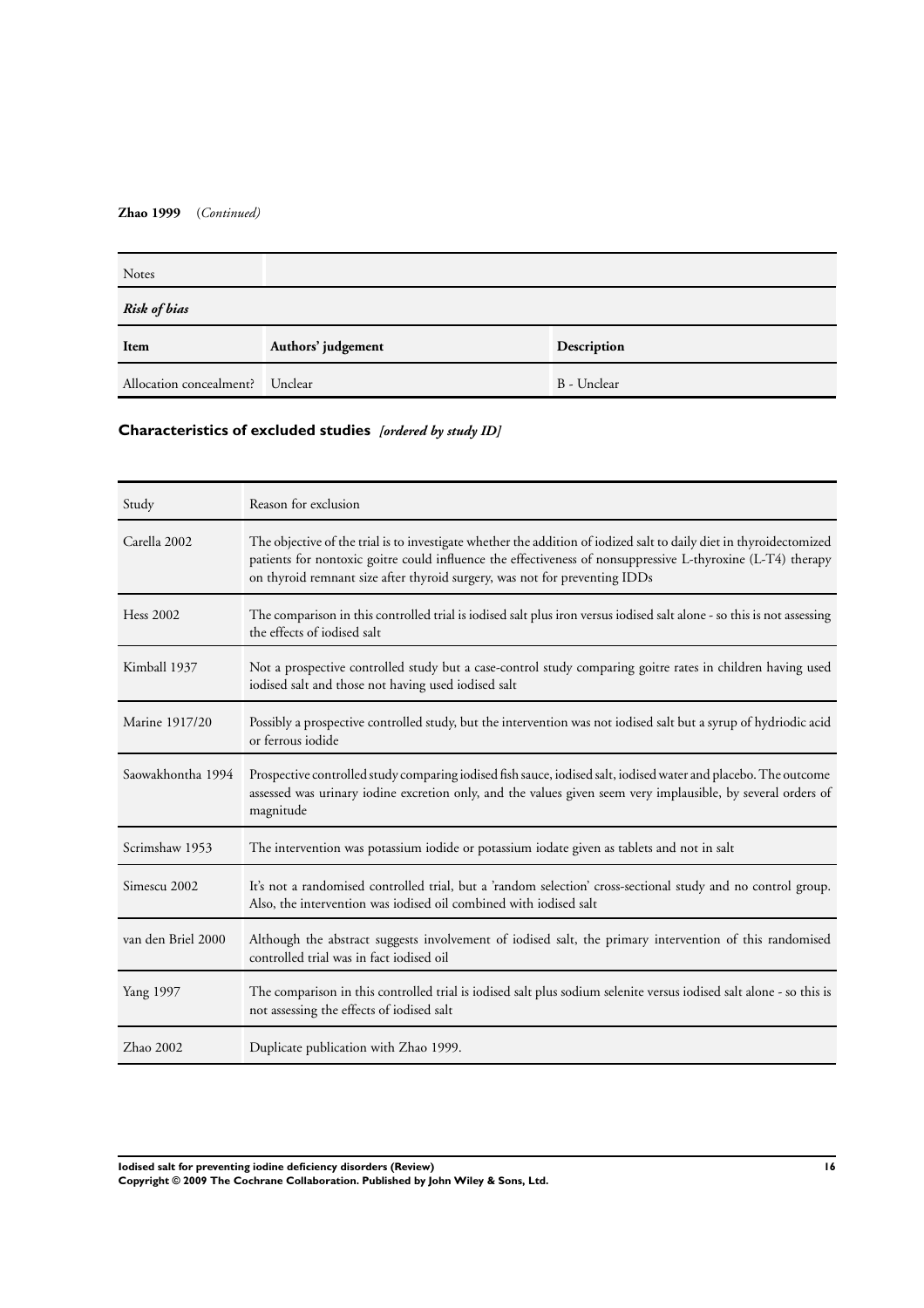# <span id="page-18-0"></span>**D A T A A N D A N A L Y S E S**

This review has no analyses.

# **A P P E N D I C E S**

### **Appendix 1. Search strategy**

### **Search terms**

Unless otherwise stated, search terms are free text terms; MeSH = Medical subject heading (Medline medical index term); exp = exploded MeSH; the dollar sign (\$) stands for any character(s); the question mark (?) = to substitute for one or no characters; tw = text word; pt = publication type; sh = MeSH; adj = adjacent *Iodine deficiency/supplementation* (1) IODINE/ [MeSH term, all subheadings included] (2) iod\* [in abstract or title] (3) explode IODIZED-OIL/ [MeSH term, all subtrees and subheadings included] (4) #1 or #2 or #3 (5) DIETARY-SUPPLEMENTS/ [MeSH term, all subheadings included] (6) supplement\* [in abstract or title] (7) THYROID-GLAND/ [MeSH term, all subheadings included] (8) explode HYPOTHYROIDISM/ [MeSH term, all subtrees and subheadings included] (9) explode GOITER/ [MeSH term, all subtrees and subheadings included] (10) goit\* [in abstract or title] (11) (hypo thyroid\* or hypothyroid\*) [in abstract or title] (12) explode MENTAL-DISORDERS-DIAGNOSED-IN-CHILDHOOD/ [MeSH term, all subtrees and subheadings included] (13) (intelligen\* or development\*) [in abstract or title] (14) #5 or #6 or #7 or #8 or #9 or #10 or #11 or #12 or #13 (15) #4 and #14 (16) cretin\* [in abstract or title] (17) CRETINISM/ [MeSH term, all subheadings included] (18) ((IDD or IDDs) not diabet\*) [in abstract or title] (19) (iod\* and (defic\* or poor or poverty or lack\* [in abstract or title] (20) #15 or #16 or #17 or #18 or #19 This was combined with a sensitive search strategy for identifying controlled clinical trials: *Randomised controlled trials and controlled clinical trials* 21 See search strategy of the Metabolic and Endocrine Disorders Group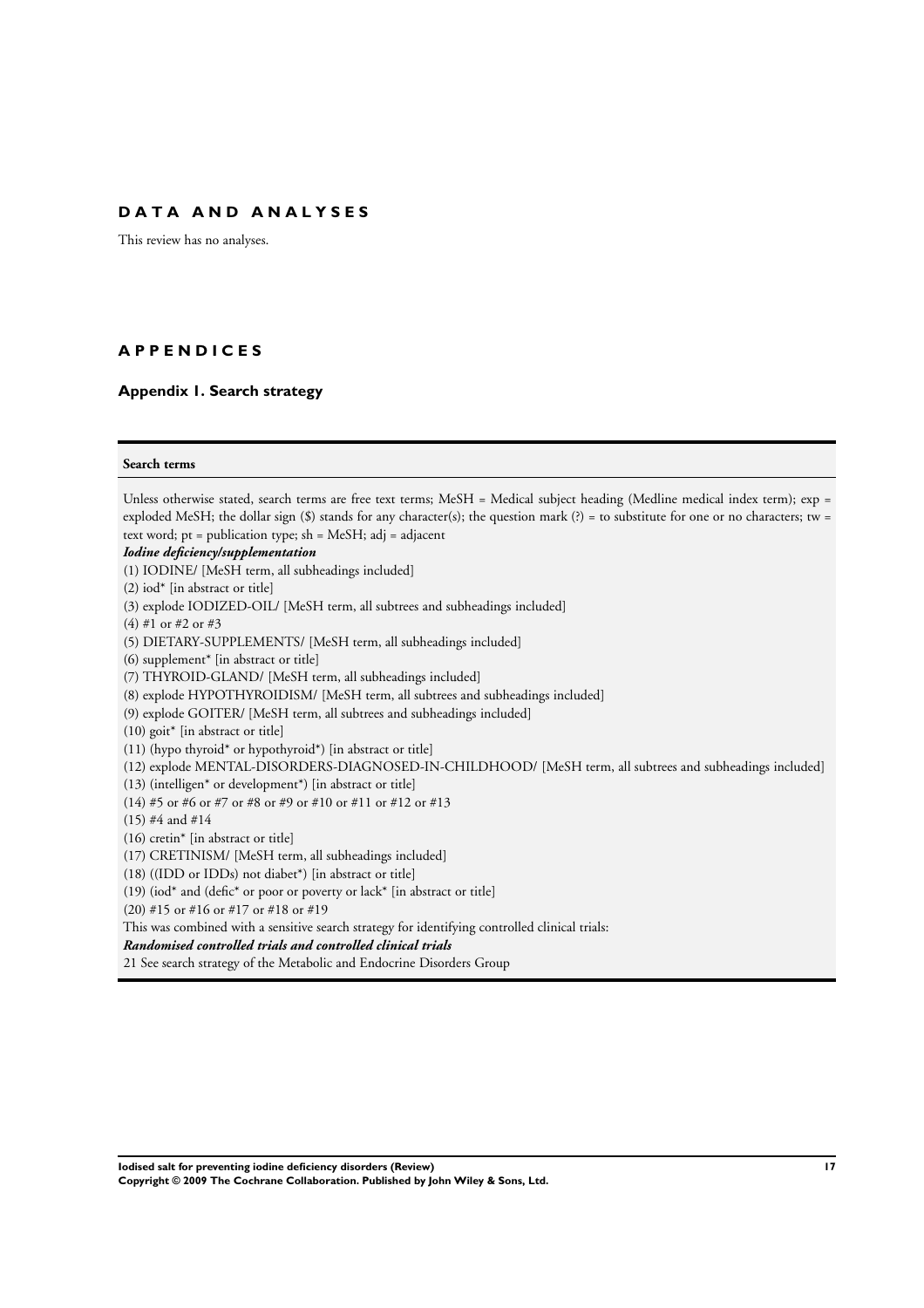# <span id="page-19-0"></span>**Appendix 2. Risk of bias**

| Study           | Randomisa-<br>tion              | Alloc.<br>concealment   | <b>Blinding</b>                     | Drop-outs         | line           | Simil. at base- Iodine mea- Compliance<br>sured                                           | checks                              |
|-----------------|---------------------------------|-------------------------|-------------------------------------|-------------------|----------------|-------------------------------------------------------------------------------------------|-------------------------------------|
| Foo 1996        | Yes                             | <b>Not</b><br>mentioned | Not<br>mentioned                    | Not<br>mentioned  | No             | Inter-<br>vention iodine<br>levels checked                                                | Not<br>mentioned                    |
| Hintze 1988     | Yes                             | Not<br>mentioned        | Not<br>mentioned                    | Described,<br>14% | Yes            | No checks                                                                                 | Reminders                           |
| L'Ons 2000      | Allocation not Not<br>described | mentioned               | Participants                        | Described,<br>9%  | N <sub>o</sub> | Inter-<br>vention iodine<br>levels and ex-<br>ternal iodine<br>contamina-<br>tion checked | Reminders,<br>check of salt<br>used |
| Romano 1991 Yes |                                 | <b>Not</b><br>mentioned | Not<br>mentioned                    | Not<br>mentioned  | Yes            | No checks                                                                                 | Not<br>mentioned                    |
| Sooch 1965      | Allocation not Not<br>described | mentioned               | Not<br>mentioned                    | Not<br>mentioned  | Yes            | Inter-<br>vention iodine<br>levels and ex-<br>ternal iodine<br>contamina-<br>tion checked | Not<br>mentioned                    |
| Zhao 1999       | Yes                             | Not<br>mentioned        | Outcome as- No drop-outs<br>sessors |                   | Yes            | Inter-<br>vention iodine<br>levels checked                                                | Check of salt<br>used               |

# **Appendix 3. Effects of the intervention on goitre rates and urinary iodine**

| Study    | Goitre                       | Goitre                               | Urinary iodine                                      | Urinary iodine                 | <b>Notes</b> |
|----------|------------------------------|--------------------------------------|-----------------------------------------------------|--------------------------------|--------------|
|          | POST-<br><b>INTERVENTION</b> | CHANGE FROM POST-<br><b>BASELINE</b> | <b>INTERVENTION</b>                                 | CHANGE FROM<br><b>BASELINE</b> |              |
| Foo 1996 | Women:                       |                                      | Women: (median)                                     |                                |              |
|          | Iodised salt: 27.1% -33.3%   |                                      | Iodised salt: $168.2 \mu g$ + 131.4 $\mu g/L$<br>/L |                                |              |
|          | Iodised water: 47.2% -35.8%  |                                      | Iodised water: $114.2 + 102.9 \mu g/L$<br>$\mu g/L$ |                                |              |

**Iodised salt for preventing iodine deficiency disorders (Review) 18**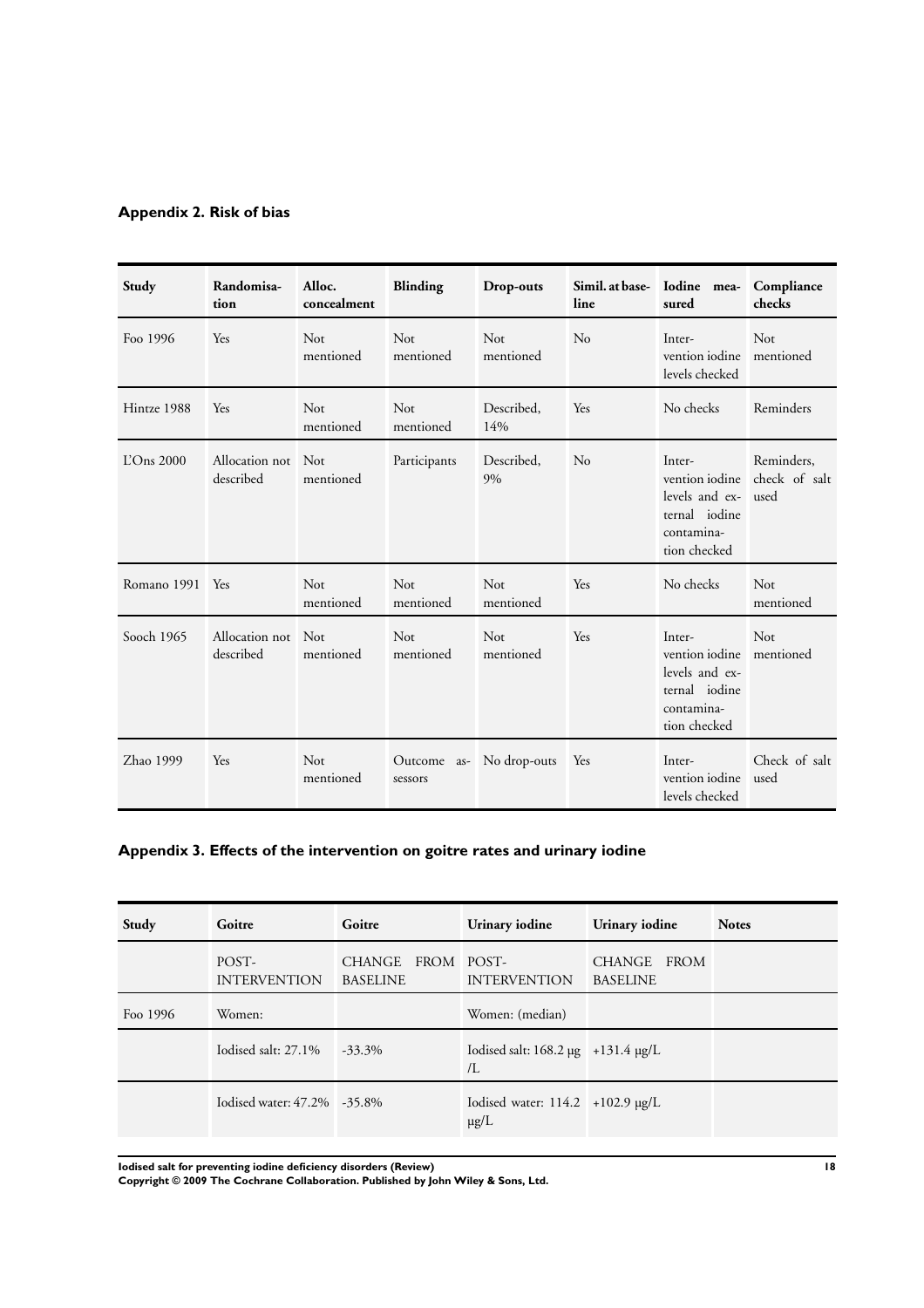### (*Continued)*

|             |                                                      |                                           | Children                                                                                                |                      |                                                                                                                                                                |
|-------------|------------------------------------------------------|-------------------------------------------|---------------------------------------------------------------------------------------------------------|----------------------|----------------------------------------------------------------------------------------------------------------------------------------------------------------|
|             |                                                      |                                           | Iodised salt: $33.4 \text{ µg} / +5.3 \text{ µg} / L$<br>L                                              |                      |                                                                                                                                                                |
|             |                                                      |                                           | Iodised water: $97.6 + 87.0 \mu g/L$<br>$\mu g/L$                                                       |                      |                                                                                                                                                                |
| Hintze 1988 | KIO3 salt: 23.8%                                     | $-9.1\%$                                  | KIO3 salt: $60.1 \pm 24$ . +13.1<br>$1 \mu g/g$<br>creatinine $(-74 \text{ µg/L})$ $(-16 \text{ µg/L})$ | µg/g creati-<br>nine |                                                                                                                                                                |
|             | Plain salt: 22.5%                                    | $-6.2\%$                                  | Plain salt: $45.1 \pm 18$ . +2.3 µg/g creatinine<br>$6 \mu g/g$<br>creatinine $(-56 \mu g/L)$           | $(-3 \mu g/L)$       |                                                                                                                                                                |
| L'Ons 2000  | Iodised salt: 12.8%                                  | $-15.4%$                                  | Iodised salt:                                                                                           |                      |                                                                                                                                                                |
|             | Plain salt: 6.3%                                     | $-3.2\%$                                  | $86.9\% > 100 \text{ µg/L}$<br>$65\% > = 200 \text{ µg/L}$                                              | $+25%$<br>$+49.4%$   |                                                                                                                                                                |
|             |                                                      |                                           | Plain salt:                                                                                             |                      |                                                                                                                                                                |
|             |                                                      |                                           | $46.1\% > 100 \text{ µg/L}$<br>$15.9\% > = 200 \text{ µg/L}$                                            | $+3.3%$<br>$+8%$     |                                                                                                                                                                |
| Romano 1991 | KI salt: thyroid vol- ~+4%<br>ume -10.2±2.2 ml       |                                           | KI salt: $100.0 \pm 39.0 + 63.0$ µg/day<br>$\mu$ g/day                                                  |                      | Numbers preceded<br>by '-' were estimates<br>derived from a graph                                                                                              |
|             | Plain<br>thyroid volume ~11.<br>$7±2.4$ ml           | salt: +16.25%                             | Plain salt: 50.0 ± 37. +19.5 µg/day<br>$0$ µg/day                                                       |                      |                                                                                                                                                                |
| Sooch 1965  | Children:                                            |                                           |                                                                                                         |                      | As the units of com-<br>parison were regions,<br>the numbers of peo-<br>ple examined varied<br>between the groups<br>and sometimes in-<br>creased at follow-up |
|             | KI salt (N = $3495$ ): $-18.5\%$ (N = 2529)<br>19.1% | pre-intervention)                         |                                                                                                         |                      |                                                                                                                                                                |
|             | $KIO3$ salt (N = 3420)<br>$: 14.6\%$                 | $-23.8\%$ (N = 2964)<br>pre-intervention) |                                                                                                         |                      |                                                                                                                                                                |

**Iodised salt for preventing iodine deficiency disorders (Review) 19**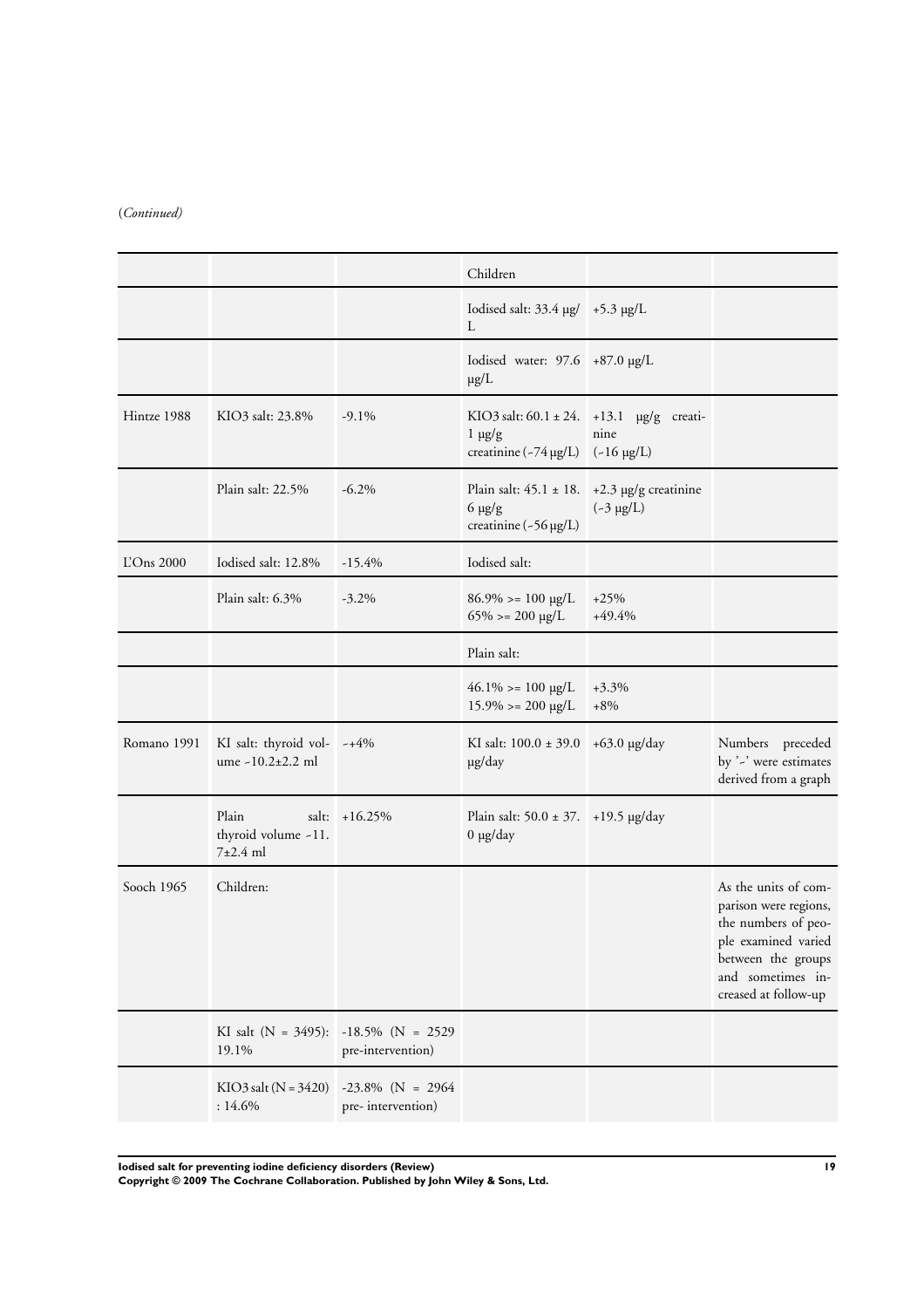### (*Continued)*

|           | Plain salt (N = $4544$ ) +2.5% (N = 2027<br>$:40.3\%$ | pre-intervention) |                                                                       |                |  |
|-----------|-------------------------------------------------------|-------------------|-----------------------------------------------------------------------|----------------|--|
|           | General population:                                   |                   |                                                                       |                |  |
|           | KI salt (N = 3290): $-24.3\%$ (N = 4400<br>18.1%      | pre-intervention) |                                                                       |                |  |
|           | KIO3 salt (N = 2821) -23.3% (N = 4151<br>$:16.8\%$    | pre-intervention) |                                                                       |                |  |
|           | Plain salt (N = $4046$ ) -1.3% (N = 5076<br>$:45.7\%$ | pre-intervention) |                                                                       |                |  |
| Zhao 1999 | Distributed KIO3 -17.4%<br>salt: 8.7%                 |                   | Distributed<br>KIO3 salt: 238 µg/L<br>(95% CI 146-264)                | $+146 \mu g/L$ |  |
|           | Market KIO3 salt: -7.4%<br>19.1%                      |                   | Market KIO3 salt: +207 µg/L<br>302 µg/L (274-347)                     |                |  |
|           | Market KIO3 salt -17.7%<br>plus iodised oil: 8.8%     |                   | Market KIO3 salt +201 µg/L<br>plus iodised oil: 295<br>µg/L (248-346) |                |  |

# **W H A T ' S N E W**

Last assessed as up-to-date: 30 August 2004.

| Date | Event | <b>Description</b>                                      |
|------|-------|---------------------------------------------------------|
|      |       | 8 November 2008 Amended Converted to new review format. |

# **H I S T O R Y**

Protocol first published: Issue 3, 2001 Review first published: Issue 3, 2002

**Iodised salt for preventing iodine deficiency disorders (Review) 20**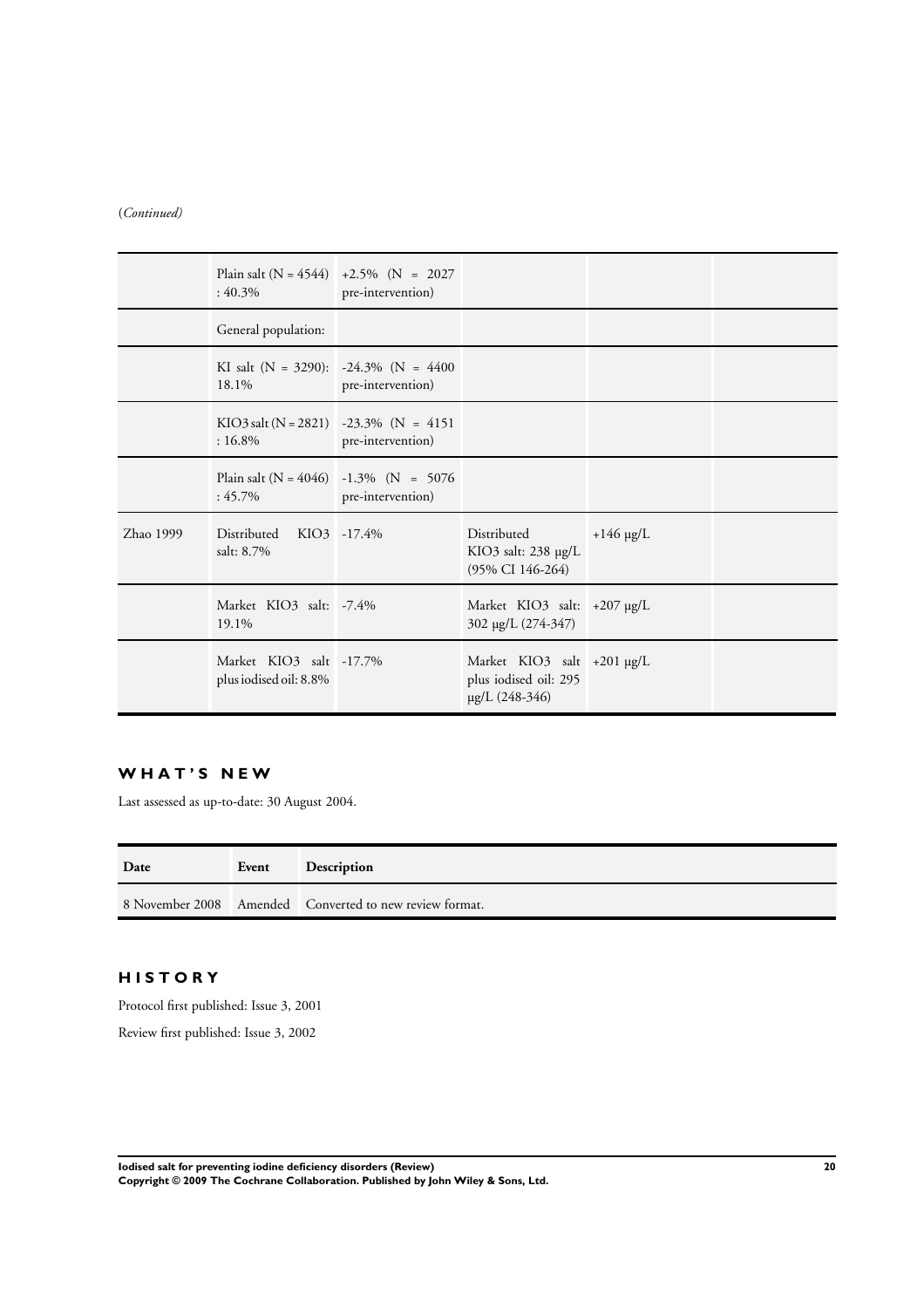| Date | Event | <b>Description</b>                                                                                                                                                       |
|------|-------|--------------------------------------------------------------------------------------------------------------------------------------------------------------------------|
|      |       | 31 August 2004 New search has been performed This is an update of the original Cochrane Review published in issue 3, 2002:<br>new studies found and included or excluded |

### **C O N T R I B U T I O N S O F A U T H O R S**

TAIXIANG WU: protocol development, searching for trials, quality assessment of trials, data extraction, data analysis, review development, review update.

GUANJIAN LIU: quality assessment of trials, data analysis, statistical advice.

PING LI: quality assessment of trials, searching for trials, data extraction, data analysis.

CHRISTINE CLAR: searching for trials, quality assessment of trials, data extraction, review development.

# **D E C L A R A T I O N S O F I N T E R E S T**

None known.

# **S O U R C E S O F S U P P O R T**

#### **Internal sources**

• Chinese Cochrane Centre, China.

### **External sources**

• Australia Cochrane Centre, Australia.

# **I N D E X T E R M S**

### **Medical Subject Headings (MeSH)**

Cross-Sectional Studies; Dietary Supplements; Intellectual Disability [prevention & control]; Iodine [<sup>∗</sup> administration & dosage; <sup>∗</sup>deficiency]; Prospective Studies; Sodium Chloride, Dietary [<sup>∗</sup> administration & dosage]